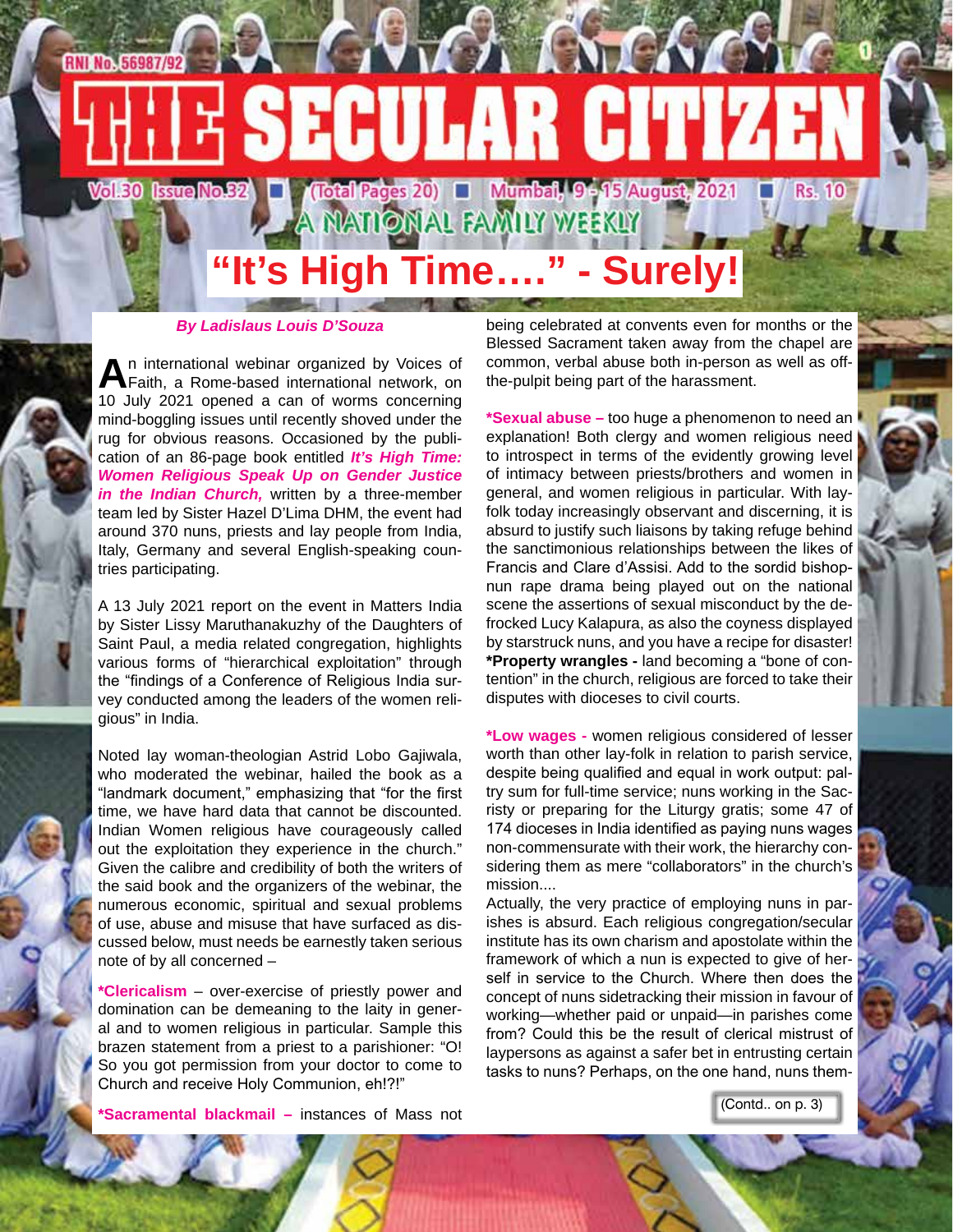#### **BSY booted out?**

I like politicians because they are honest people - always speaking the truth and if you feel they lie then something is wrong with the listeners who do not read their entire speech – so say their Spokespersons. The latest one to speak the truth is the ousted Karnataka Chief Minister B.S.Yediyurappa [BSY] who kept on iterating and reiterating that he was resigning on his 'own' volition and that there was no pressure whatsoever from the top [BJP hates the term High Command]. If he was acting on his own why was he waiting for a go ahead from Delhi? When you, with a magnanimous heart, decide to go [as a goodwill gesture to let a younger leader take over] you should be rejoicing and not sulk and shed those tears for all to see. The moment Delhi said "Go" he met the Governor and resigned.

Some BJP leader said that unlike the Congress which struggled to appoint Siddhu as Punjab Congress Chief amidst public opposition by Captain Amarinder Singh, BJP could engineer the change without any murmur [at least publicly]. If that was the case why did it take so long? At whose behest did the Lingayyat Seers put pressure on the BJP leadership rather overtly and say that BSY should not be 'removed'? Why was the son of the CM sitting in Delhi if not to negotiate the terms of transition and immunity for BSY? At the moment the Congress leadership is weak and cannot exert pressure on any CM. But it cannot be forgotten that when Indira Gandhi was in total command no Congressman could dare to go against her diktat. Today, the BJP is almost in that position with Narendra Modi at the helm [BJP Chief hardly matters]. He needs to take orders from the duo before he opens his mouth.

Finally, there is a change in the leadership in Karnataka with Bommai taking over as the new CM who is 61. If the wrong [appointing BSY when he was over 75] was being rectified, not too long ago BJP projected Mr Sreedhaaran as the CM face for Kerala at the age of 89. That much for principles! In the early years of its formation, the BJP could say it was a party with a difference but once the Modi and Shah took over the reins of the party, it has become as authoritarian. Elsewhere CMs are changed easily but BSY [like Yogi in UP] was a hard nut to crack.

# **VIEWS on NEWS**

BSY knows his strength with the open support of his community and its seers - something that the leadership could not have ignored. While he was grooming his son to take over in due course, his attempt was foiled midway but knowing BSY he would have ensured that his son is taken care of by the leadership perhaps with a role in Delhi. BSY would not have agreed to step down leaving his heirs at the mercy of those in authority. He is too shrewd a politician. Leaving BJP is not an option for him with vultures [enforcement agencies] waiting to hound him and the leadership must have warned him.

BJP boasted of being a party that allows MLAs to choose their leader. It seems now they have learnt the art from Congress. The name of Bommai was finalized in Delhi and the observers, they say, carried the name in a sealed envelope and at the MLAs meet the name was read out saying ''this is the choice of the BJP leadership". Can anyone dare to oppose then. The ousted CM is forced to propose the name of the CM decided by the leadership. Bommai is supposed to be very close to BSY whom he visited before the swearing-in ceremony. That shows how much clout BSY continues to exercise in Karnataka politics. Incidentally, if BSY's hands were clean he would have continued to be the CM. That's for sure. The discontent in BJP ranks is slowly but surely showing with MLAs in Karnataka leveling corruption charges openly. By the way some 75 MPs, reportedly upset at being ignored during cabinet reshuffle, abstained from parliamentary committee meeting? Disciplined party? \*\*\*\*\*

#### **Passing the buck**

This Modi government has excelled in the art of shifting the blame and washing its hands of all wrong doing. When it came to vaccine shortage there was hue and cry with state after state clamouring for vaccine doses, procurement of which was exclusively in the domain of the central government. Yet, the government found ways and means to divert the blame on the states for mishandling. The blame was shifted to the States [read non-BJP ones] saying they mismanaged the whole exercise.



One can manage things if you first ensure steady and uninterrupted supply of vaccines in a planned manner. You have to remember that each state in turn has to distribute the stock down the line to all the districts, towns etc. While some wastage was inevitable, too much was made of it as if the entire supply was wasted. State after state reported shortage and that included BJP ruled states as well. Out of exasperation some of the states demanded a larger say in the procurement when the Modi government allowed them to place direct order with the suppliers. This did not work well and the matter came before the court and it pulled up the Modi government for mismanagement. The Modi government was asked to centralize the procurement. Mr Modi went public saying the states wanted to procure directly so they were allowed [no mention of central government's mismanagement]. Now that they want the center to handle it, Modi government will once again handle the matter. This is called passing the buck.

Finally, when the question of deaths of Covid patients for want of oxygen came up in Parliament the Minister declared that as per the data 'submitted' by the states and the UTs, no death due to shortage of oxygen was reported. It has now transpired that the format for providing data of deaths [Covid related] was provided by the Health Ministry which provided two columns – one death due to Covid and the other death due to co-morbidities. NDA- NO DATA AVAILABLE! Migrant labour – they say NDA; SMEs number – again NDA; that is the safest way to wriggle out of the situation. If you do not collect data, it won't be there. This NDA government has decided not to collect data so the question of sharing will not arise. Sometimes you feel there are good brains in the BJP. No wonder then, despite BJP majority being in the majority, they call themselves 'NDA' government.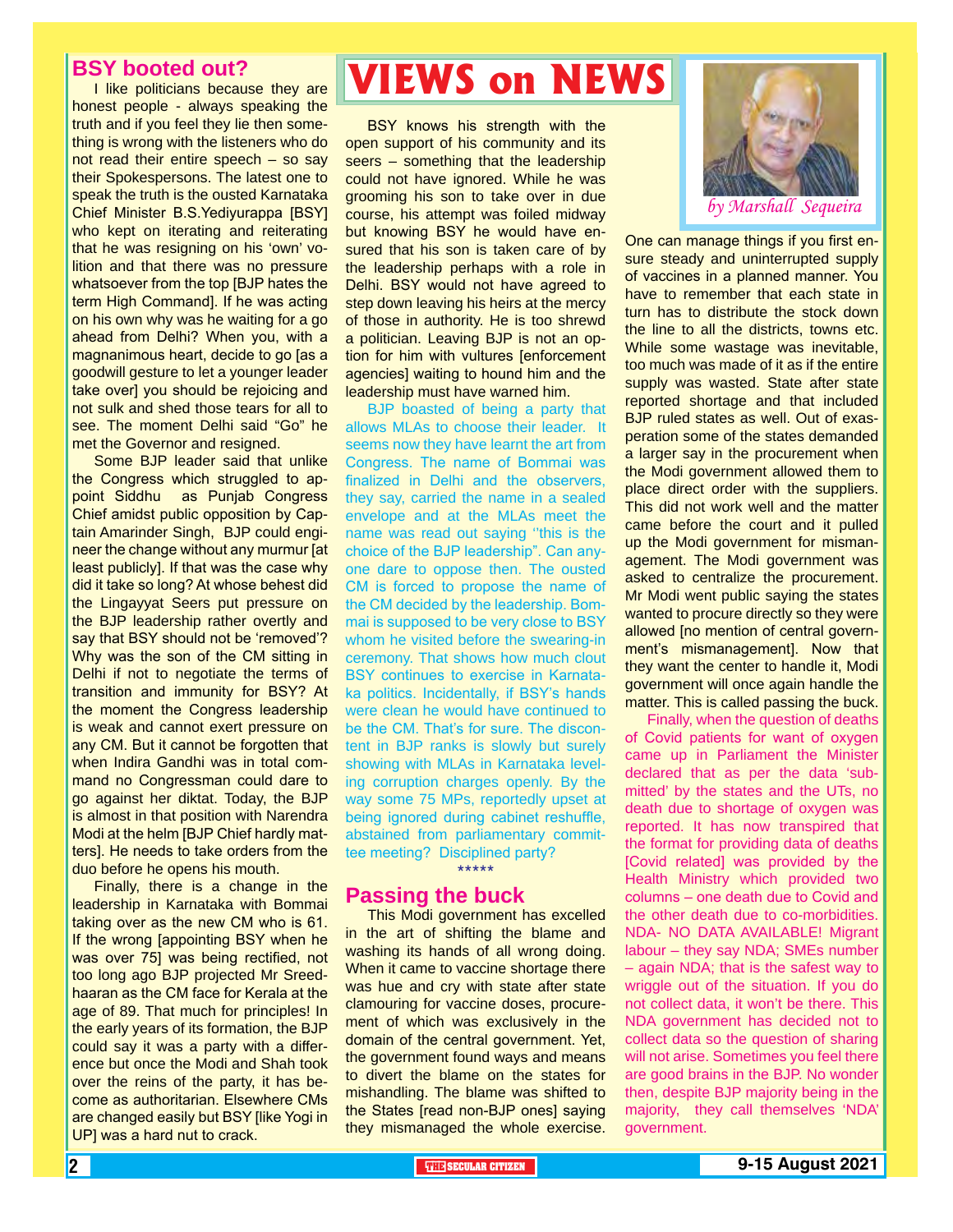| Full pg. back Colour (19 cms x 24 cms)<br>Center spread colour(39 cms x 23.5 cms<br>Full pg. inside Cover colour(18 cms x 24 cms)<br>Full pg. inner colour (18 cms x 24 cms)<br>Half pg. Colour (18 cms x 12 cms)<br>Full page B/W (18 cms x 24 cms)<br>Half page B/W (18 cms x 12 cms) | Rs.<br>Rs.<br>Rs.<br>Rs.<br>Rs.<br>Rs.<br>Rs,                                                                                             | 18.000<br>18,000<br>12,000<br>10,000<br>6,000<br>7,000<br>5,000                                                              |
|-----------------------------------------------------------------------------------------------------------------------------------------------------------------------------------------------------------------------------------------------------------------------------------------|-------------------------------------------------------------------------------------------------------------------------------------------|------------------------------------------------------------------------------------------------------------------------------|
|                                                                                                                                                                                                                                                                                         |                                                                                                                                           |                                                                                                                              |
|                                                                                                                                                                                                                                                                                         |                                                                                                                                           |                                                                                                                              |
| <b>Small Size Ads B/W</b><br>12 x 12cms Rs. 2400 • 6 x 24cms Rs. 2400<br>18 x 6cms Rs. 1800 • 6 x 12cms Rs. 1200<br>6 x 6cms Rs. 700                                                                                                                                                    |                                                                                                                                           |                                                                                                                              |
|                                                                                                                                                                                                                                                                                         |                                                                                                                                           |                                                                                                                              |
|                                                                                                                                                                                                                                                                                         | <b>Matrimonial Classifieds:</b><br> Digital copy of <mark>珊瞎SECULAR CITIZEN</mark> now available through WhatsApp / Email for subscribers | • Rs. 500 per insertion (for 35 words) (includes box no.)<br>• Rs. 3000 for 12 insertions. (1 year The Secular Citizen FREE) |

**worldover.** Send in your request to : **+91 - 9820485389 or secular@sezariworld.com** Our bank account details for Fund Transfer : Account Name: The Secular Citizen, Current Account No. 03552000006744,

Bank: HDFC Bank, Branch : CST - Mumbai VT, ISFC code: HDFC0000355

(Contd.. from p. 1)

selves need to understand better the importance of their own charism-driven mission; on the other, our parishes need to look more conscientiously at employing lay-folk other than nuns.

**\*Lack of clerical understanding** and respect for women religious and their mission and of a sense of shared planning and execution of tasks in the

church's mission makes the functioning of women religious difficult.

**\*Importance of ongoing formation –** amazingly, all spiritual and emotional growth is said to cease once a candidate enters the convent. This brings to the fore the question of 'formation':

*What sort of formation do young recruits to both priestly and religious life get, especially considering the diversity of the individual backgrounds each vocation comes from?* 

Significantly, Sister Noella de Souza of the Missionaries of Christ Jesus, a member of the survey team, strongly recommends that "we should train our young sisters in legal and human rights, theology, feminist theology, prophetic call and mission" *(MI* 

*10.07.2021).* Further, apart from being taught relevant church documents, rising trends in spirituality and religious life demand an integral interpretation of the Bible. Karl Barth, 20th century Swiss Reformed Theologian, advises young theologians to "take the Bible and take your newspaper, and read both, but interpret newspapers from the Bible."

> Noella feels that religious congregations should motivate their young to think critically and to face uncomfortable and exploitative pastoral situations with equanimity. She also avers that "we need to conscientize our sisters and the hierarchy and be firm that we shall decide our own future and our involvement in

the Indian church by and for ourselves. We are adult enough to manage ourselves."

Sister Hazel D'Lima, citing her own experience as Superior General [SG] of the Society of the Daughters of the Heart of Mary, insists that one doesn't have to say 'yes' to everything. An Apostolic Visitator, sent to the Society for reasons she wasn't told of, was to scrutinize her governance of the congregation, she deferring everything to him, which of course she refrained from! Resultantly summoned to the dicastery in Rome several times for lengthy questioning, Hazel proudly claims, "I did not engage any lawyer but honestly answered whatever I was asked to clarify. I suffered a lot through it, but in the end I not only completed my term as SG but was elected for a second term."

According to Noella, the survey didn't go down well with the bishops, further clarifying that later, the CRI executive committee, developing cold feet withheld consent for its publication. What ensured its eventual publication was legal counsel that it could and should indeed be printed and its findings shared with all respondents to the survey (including bishops).

"I have sat in silence as individual sisters wept through telling their stories," said Brother Philip Pinto, former Superior General of the Christian Brothers, and webinar panelist who penned the book's Preface. "Enough! **It's high time.…** This is now the call for action….! Women religious of our time cannot allow a church in dire need of reform to continue in its broken state. They must speak up!"



 $\bullet$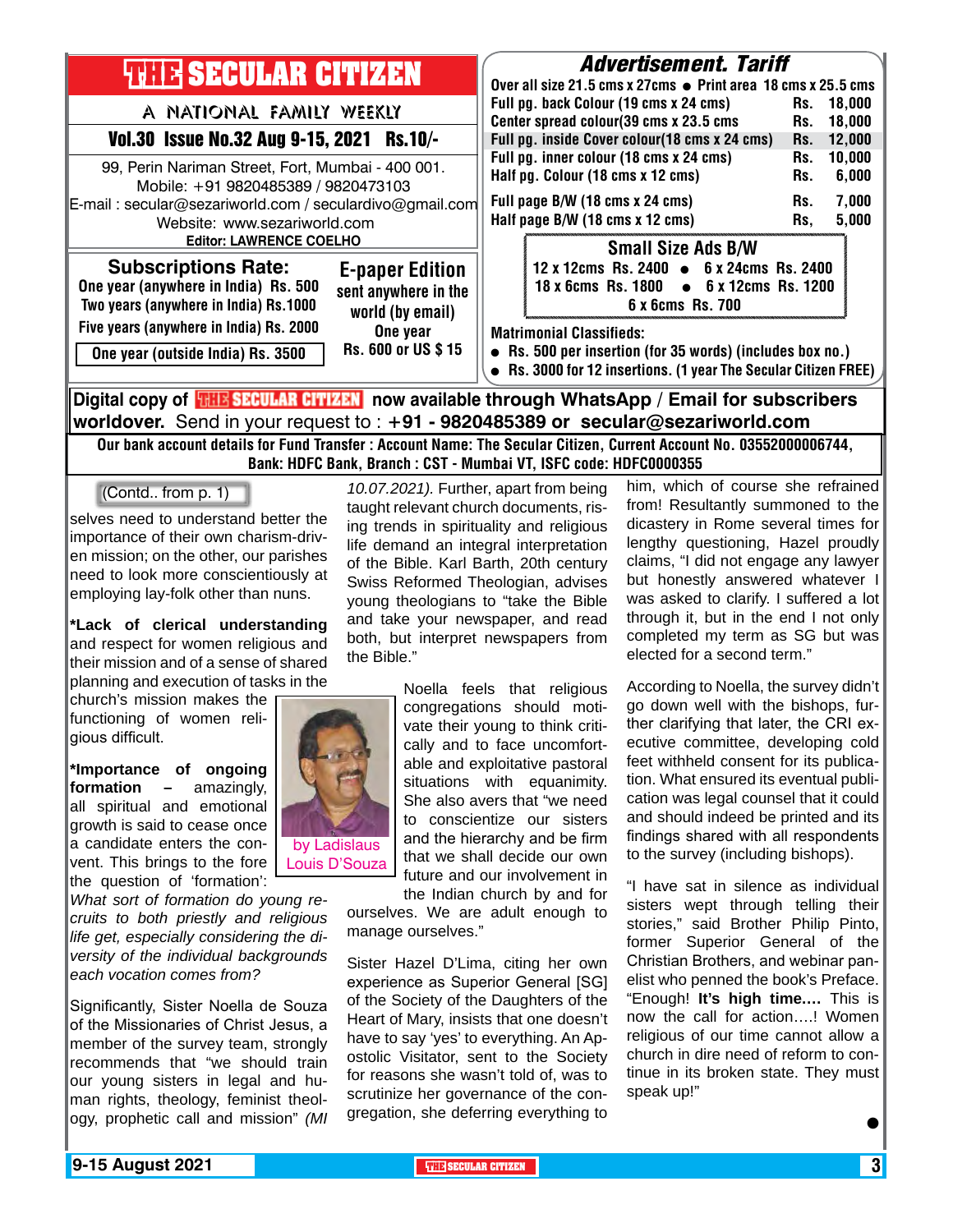### **Maximilian Kolbe: "Patron Saint Of Our Difficult Century**

#### **Fr. Kolbe, Feast 14 August**

**Saint Maximilian Kolbe, a Fran**ciscan friar was executed with a deadly injection at Auschwitz, Germany, by Hitler's prison guards on 14 August 1941. He offered his life in exchange for a condemned prisoner who had a wife and children

"There is no greater love than this, to give one's life for one's friends." (Jn.15:13).

When God created the human race He formed the idea of Family, to bring together man and woman in love and commitment, to procreate and continue humankind. Family is the cornerstone of society and a major concern of the Lord and the Church. Friar Kolbe supported the sanctity and values of family, the reason why he decided to make the sacrifice of his life for the condemned prisoner who had been chosen to die, because three inmates had escaped earlier.

At Fr. Kolbe's canonization on October 10, 1982 Pope John Paul II said: "Maximilian did not die but gave his life for his brother."

The Polish priest had come forward that day and declared to the prison guard, "I am a Catholic priest from Poland; I would like to take

his place because he has a BY MELVYN BR wife and children."

The Pontiff, during the solemn canonization service went on to say that Fr. Kolbe is "The Patron Saint of Our Difficult Century."

Kolbe was also declared by the Holy Father as the "Martyr of Charity".

From very young, Maximilian had great devotion to the Virgin Mary. Around 1906 he had a vision of the Mother of God. This incident was preserved in his note book:

"She came to me holding two crowns, one white, the other red. She asked me if I was willing to accept either of these crowns. The white one meant that I should persevere in purity and the red that I should become a martyr. I said that I would accept them both."

Maximilian Kolbe was born in Poland on January 8, 1894. As

a young missionary priest he came to Kerala, India in 1932. A few years later he had to leave the missions of East Asia because the German invasion was sweeping across Europe, the start of World War II had begun.

The Polish Franciscan friar is one of the ten martyrs of the 20th century. His statue can be seen on the Great West Door of Westminster Abbey, London.

In 1907 Maximilian along with his older brother Francis enrolled with the Conventual Franciscans minor semi-

nary in Lwow. By the year 1910 he was permitted to join the novitiate and was asked to pick a religious name, and he chose, Maximilian . His first vow was taken in 1911, and the final vows in 1914, adding the name Mary as his Confirmation name.

1915. Kolbe received a doctorate in philosophy at Rome. At the Pontifical University of Saint Bonaventure, he earned a doctorate in theology in 1919. About this time he was involved in the consecration and entrustment to Mary.

Through the intercession of the Virgin Mary, Kolbe worked for the conversion of the Freemasons, and sinners in the Catholic Church. He took the



- Pope St. John Paul II

initiative to add the prayer of the Miraculous Medal to his concerned association the "Militra Immaculate". He made great efforts to promote veneration to the Virgin Mother of God. He was strongly against the leftist and the communist movements.

1918. Kolbe was ordained a Catholic priest. He spread devotion for the veneration of the Immaculate Virgin Mary.

Maximilian Kolbe took his missionary apostolate to Japan in 1930. By 1931 he founded the Franciscan monastery constructed on a mountain. When America dropped the Atom bomb in Nagasaki, the monastery survived , it was built on the other side of the mountain and was protected from the impact of the blast.

1932. The Polish friar left Japan for the missions

in Malabar, India. A year later Kolbe returned to Poland in 1936.

The outbreak of world War 11 was a bleak chapter in world history as the German forces raced across Europe. The Franciscans organized a hospital and several charity centers. Fr. Kolbe was arrested and released on 8 December, 1939. The aid he had set up providing shelter to refugees from Greater Poland helped in saving the lives of 2,000 Jews who hid in the Niepokalanow friary.

1941. Kolbe and four other priests were arrested by the Gestapo and put in prison. On 28 May Kolbe was sent to Auschwitz as "prisoner 16670". On 14 August Maximilian Kolbe was killed by prison guards with a lethal injection. His body was cremated on 15 August, feast of the Assumption of Mary.

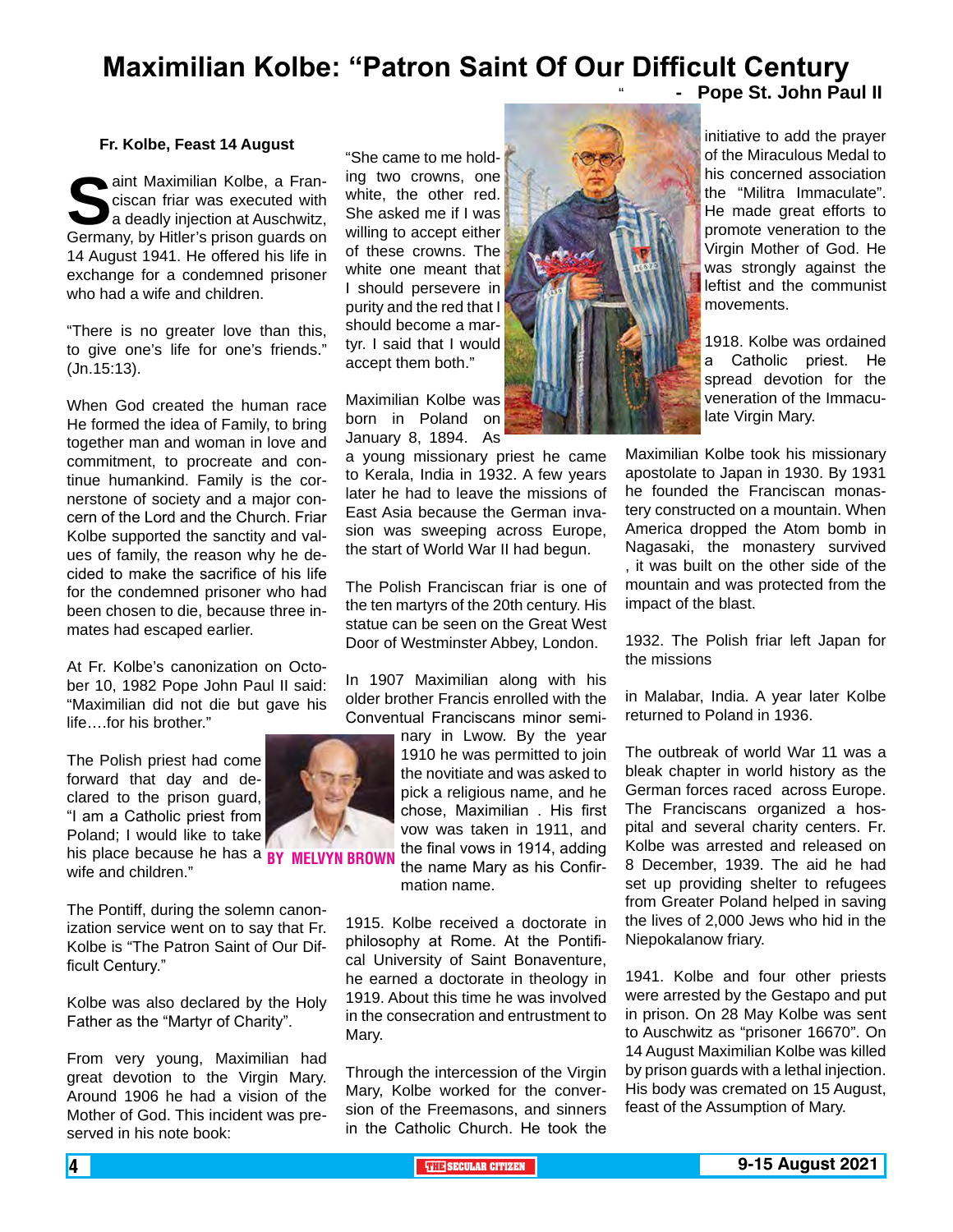

### **Thus sang the caged bird, Stan Swamy from his prison cell**

"What is happening to me is not something unique that is happening to me alone. It is a broader process that is taking place all over the country. We are all aware how prominent intellectuals, lawyers writers, poets, activists, students, leaders, they are all put into jail because they have expressed their dissent or raised questions about the ruling powers of India. We are part of the process. In a way I am happy to be part of this process. I am not a silent spectator, but part of the game and ready to pay the price whatever be it for the crime I have not committed." Thus sang the caged bird, Stan Swamy before paying the biggest price by his own life.

Yes, Stan Swamy, the martyr is no more. He attained his martyrdom on July 5, 2021. His voice has been silenced forever.

More importantly, countless number of tribals, Dalits and the poor and marginalized people too have lost their voice because he was 'their' voice. In Stan Swamy they had found a saviour. Now the poor are left poorer in his absence.

Fr. Stan Swamy once said, "If I do

not speak for the poor and exploited, then I am not true to myself".

 Fr. Stan Swamy's death is nothing but a cold-blooded murder.

 Fr. Stan Swamy was a man of God. In him, the Dalits had found a saviour.

> *—Jubel D'Cruz, Dombivili, Mumbai*

### **Outrage on Goa beach**

 What happened on that fateful night a week ago on Benaulim beach, when two young girls were gang-raped by four youths after posing as policemen , is both a heinous crime and a blot on the Goa govt's poor security arrangements and inability to safeguard the weaker sex from rapacious wolves of prey. Goa being a favourite tourist destination, where thousands of tourists flock to our beaches, it is the duty of the Goa govt to maintain and ensure round- the- clock safety at these tourist places as well as for the tourists. We can't expect parents to stop their daughters from enjoying themselves by keeping them caged up at home, besides warning them to shun late-night partying. We have rape taking place in Goa even during the day. Goa's image as a safe tourist destination has already been tarnished with the number of rape cases on the rise in recent times. We need to safeguard our beaches as well as our 'betis'. We



cannot continue acting like the proverbial ostrich, thinking that all is well. It is time for the Goa govt to act now to redeem its sagging morale and reputation. Times have changed, and Goa is not the same as it was a few decades ago when people slept in their homes, with doors and windows open .The irony of it all is, that our 'betis' were safer then , than today.

> *— A. F. Nazareth, Alto Porvorim, Goa*

### **Politics dirty business?**

There was a very informative, insightful report in the Herald-Goa (17 July), on the state of politics in Goa. Looking at it from a larger perspective, it applies to all other states in the country.

The report seeks to sensitise citizens about their responsibility towards the nation. The title of the report, **Choose the right people, Herald will back you,** was apt. The Herald has taken up the responsibility of creating awareness among the people, raising some very valid points worth considering. Yes, it is our collective responsibility to reach the messages of key issues to the people. Further, the reports rightly states, **if the arteries of information, read awareness, are choked the issues that matter to the people will get choked, leading to a heart attack.** Considering the situation around us, it seems like the people are already choked and have suffered a massive heart attack.

Politics is not dirty business, It is the people, read politicians, who make it dirty. But, is it just the politicians who are to blame for this? Is it not the citizens themselves who must take part of the blame? It is said that politics has become dirty because the socalled good people have kept out. So, the reality is, you cannot clap with one hand, it takes two to tango. **We need to combine forces, that's the need of the hour! Kudos to the Herald for this great initiative.**

> *—Melville X. D'Souza Orlem, Malad West*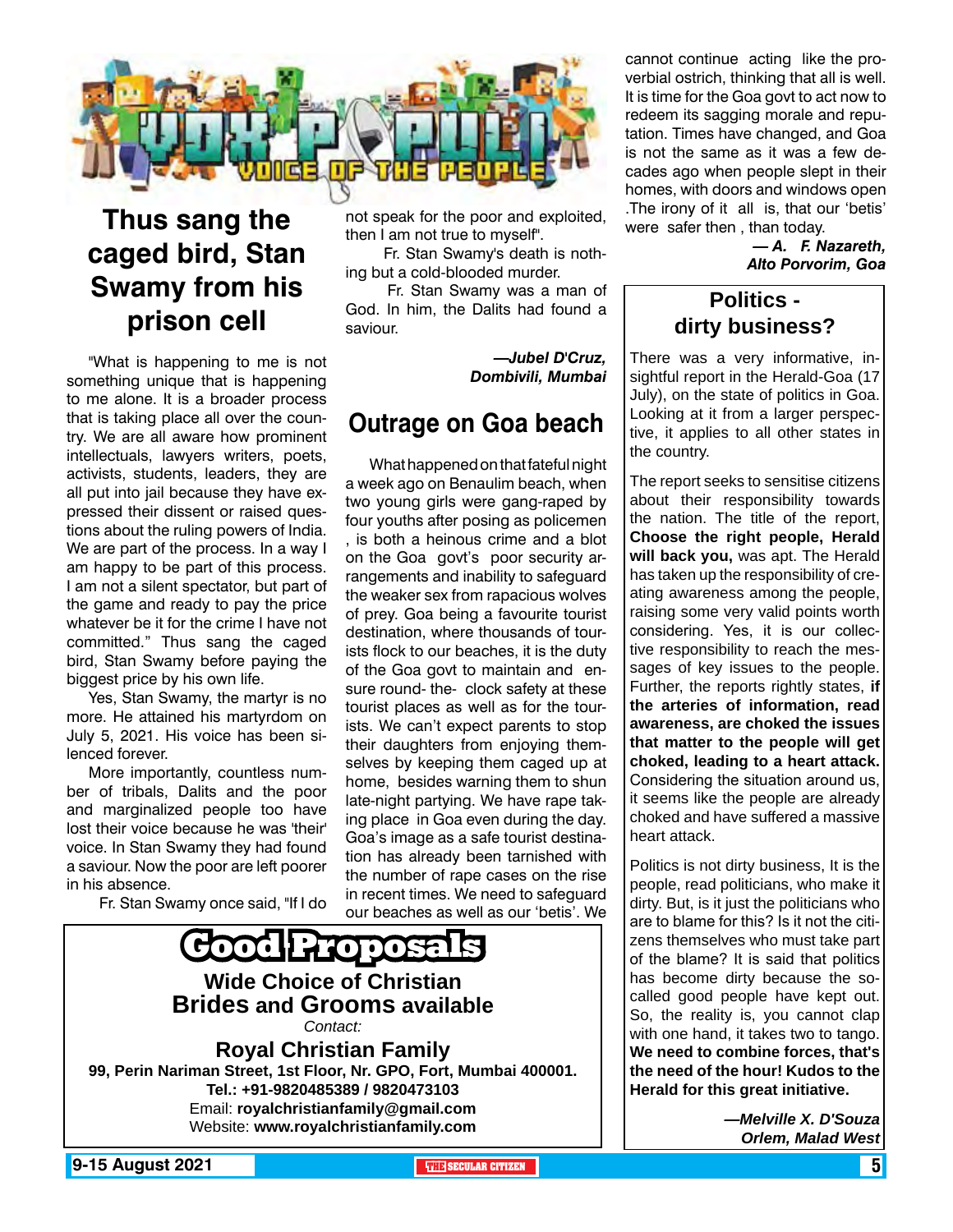## **How do you define today's media and journalism?**

**I**<br>**I**<br>Cra n the olden days, a newsroom conjured up an image of a fading, old building, with a fan crankily spinning overhead in a hall with stacks of paper scattered on the desk as the editorial staff struggled to meet the deadline. The look of the newsroom may have changed, but the enthusiasm that comes with doing an interesting story has not. This is what keeps journalists on the go. Beyond recognising a good story, having all round knowledge and looking for facts, today's journalists need to communicate their stories effectively using various mass

media tools.

Journalists' roles have evolved in the past half century, from writing stories

on a typewriter to editing on a computer; and from jotting down everything on paper to having recording devices at their disposal. Recent years have seen the burgeoning of journals and newer platforms of mass communication. In

technology and other inventions associated with the Internet, getting acquainted with application development and other new media tools is necessitated.

This makes it all the more important for journalists to not only have all round knowledge, but to also update their skills in the face of changes in technology that have made sweeping changes to business models of newspapers. Newsroom integration is another of the major consequences of these changes. In mid -2013, Network 18 said that they would set up an integrated newsroom, consisting of its leading broadcast and digital news outlets in the business media space.

Data mining is one area that will expand hugely. It will be indispensable for all journalists to have digital skills. The Indian print media is taking baby



steps in this direction. All the newspapers have websites, and most are optimised for handheld devices. The shift away from paper to online will accelerate, and journalists who have multimedia skills will have an advan-



 $\frac{1}{2}$  mass communication.  $\frac{1}{2}$  in  $\frac{1}{2}$  C.K. Subramaniam grounds both in terms of inteltage over those who gambled that print will be around for another decade or two. Many different genres in journalism have been explored in recent decades. Today's journalists come from diverse back-

lectual disciplines as well as socio-economic backgrounds. Earlier, reportage was limited to government, politics and Parliament. There was hardly any coverage of development, environment and business, which are widely written about today. And now, freelancers have a field day in reporting facts and figures in the best way possible.

Business news is given significant weightage in the leading dailies, which in addition to having a business segment in the main edition bring out a separate business newspaper. In the coming years, journalists who have the ability to understand business and at the same time straddle the world of politics, government and Parliament will do better than those who only know politics. Integrity of a journalist plays a crucial role in how a story is communicated to the masses. Journalists have a strong role in influencing the culture of an organisation, especially addressing some of its approaches to doing stories, some of which may be ruining journalism. It won't happen unless individual journalists take a stand.

Most news that appears in newspapers is already known to the reader because of easy access to television and the Internet. So, how do you add value and make the report or subject look different? Investigative journalism is what distinguishes a newspaper or

television channel — when news has become a commodity. For instance, you could look at farmer deaths in Maharashtra. You can probe the issue to find out the cause by going to the village, see how other people are coping, and what is being done to address the larger problem. It is not an easy task to manage a news media with all the requirements in the present day modern media world. There lies the real essence of news reporting.



**Contact: Tel.: +91 9820485389**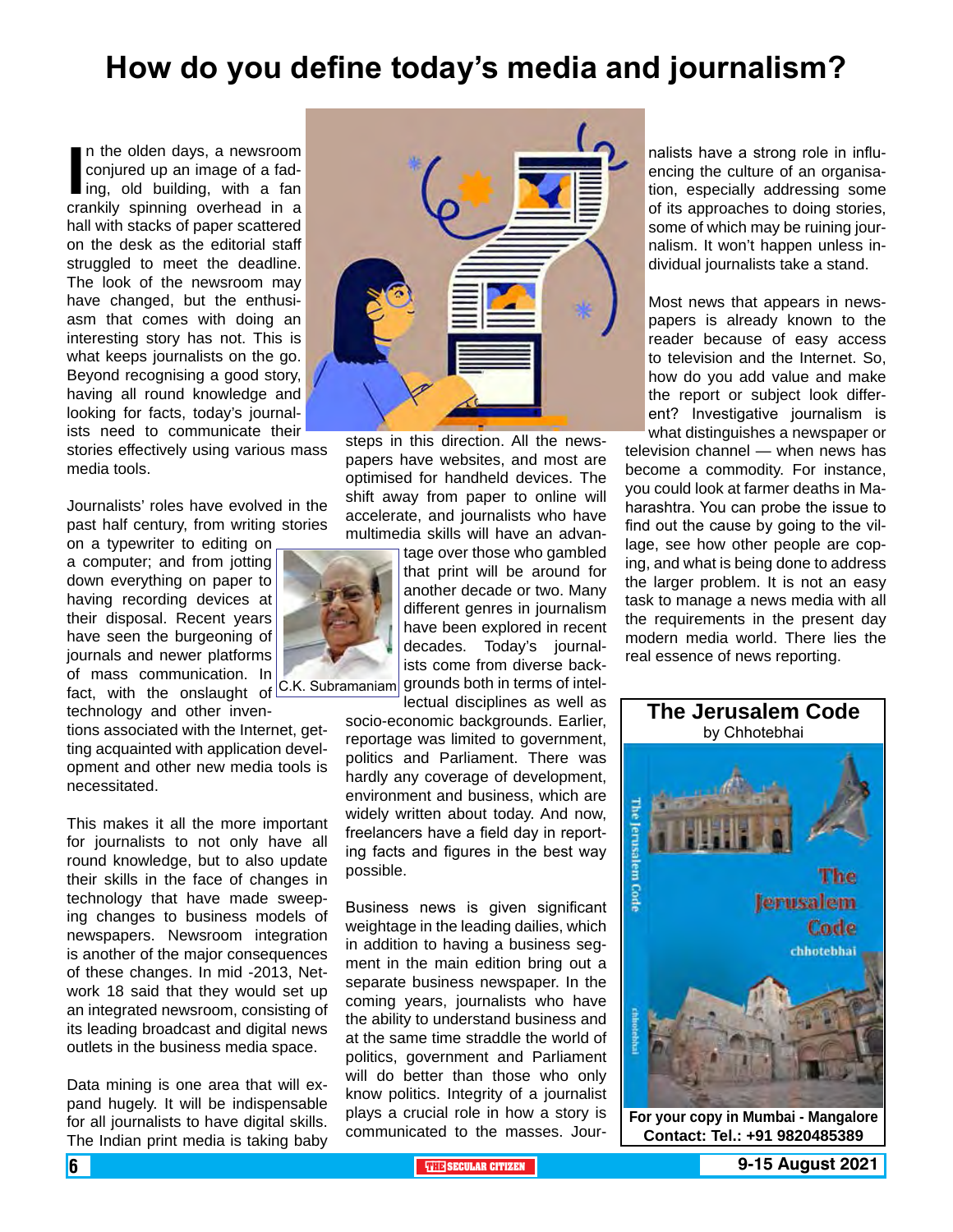

# **Social Media can mislead faithful**

#### *- Ivan Saldanha-Shet.*

**People of all ages are buffs of Social Media today. It definitely has positive aspects and advantages aplenty. But, don't ignore the** Social Media today. It definitely has positive aspects and admany negative aspects that are unscrupulously surreptitiously targeting to mislead the gullible users especially in groups - many get easily carried away, both mature and immature people, vulnerable adults and young. The misleading spin information and such may be planted with full knowledge that it is mischievous or through 'forwards'; often no resistance or objections come from administrators and members swallow the bait and remain silent due to various considerations and the damage can be huge often by 'brainwashing' and giving wrong ideas to the gullible common readers on all kinds of topics, specially sensitive beliefs.

#### Many instances can be given, readers



here are predominantly Roman Catholic, so give you a brief example of a matter concerned with the church. On a WhatsApp group with many Catholics of Mumbai and Kanara, a post by someone calling himself "Fr. xxxx '' (names better disclosed here to avoid any hurt) posted an image and video of a "Bishop '' whose name he failed to disclose even on request. The video said to be in a known Mumbai catholic church, showed the 'Bishop' in full mass regalia, mitre and crosier at the altar rails welcoming a 'Priest' in full mass vestments, and 'purifying' his hands with what looked like 'holy oil' on cotton, then embracing each other and leading to the mass table, video ends there. One image shows the 'Bishop & Priest' holding up a testimonial. The post says that Fr.YYYY is being received back into the 'Church' after he was 'married' last month! Now for normal Roman Catholics this is a myth and even in the last 75 years of my life I never heard such stories. On this day no reaction came and only one person questioned if this was possible as Marriage for priests in the Catholic Church is prohibited and requested to clarify the position and circumstances; next day a couple of members protested.

The so called 'Fr.XXXX' clarified later in a message that 'It's called Ecumenical Catholic Church....priest who is married can function....I can start my own Church without the slavery of Bishops...don't require bishops or popes to preach christ....I think of a trully biblical catholic church. I have experienced a lot in the RCC, I just think of a dozen people to begin with. The high-handed attitude of Catholic church, it is self destruction'.

Analysing the post that day it is evident that many would be confused and misled that such a thing can exist in the church and the impact is damaging and unpredictable.....Later 'Fr. xxxx' said that he was a retired priest and living on his ancestral property in Coastal Karnataka. Request to identify the Bishop in the picture received no response. There is possibly a frustrated/depressed person here and can cause chaos among viewers. At this point the group administrator demanded that the discussion be closed.

The vital cause to write here is to warn that such elements are on the rise everywhere in these uncertain times, so beware, be informed and never fail to question when you feel there is a fault. Church authorities need to be watchful, monitor and prevent such misleading attempts by vested interests to confuse, dilute and put one on the wrong path in vital matters. There are grave and serious dangers to damage and confuse with wrong beliefs, discredit and side track the vulnerable innocent faithful.

# **Thanksgiving**

**May the Sacred Heart of Jesus be Praised Adored, Glorified and Loved today and everyday throughout the world, now and forever.Amen!!**



*Ask St. Clare for three favours two impossible and say nine Hail Mary's and the above prayer for 9 days with a lighted candle and publish on the 9th day your request will be granted no matter how impossible it is*

> **—G. N. P, Goa**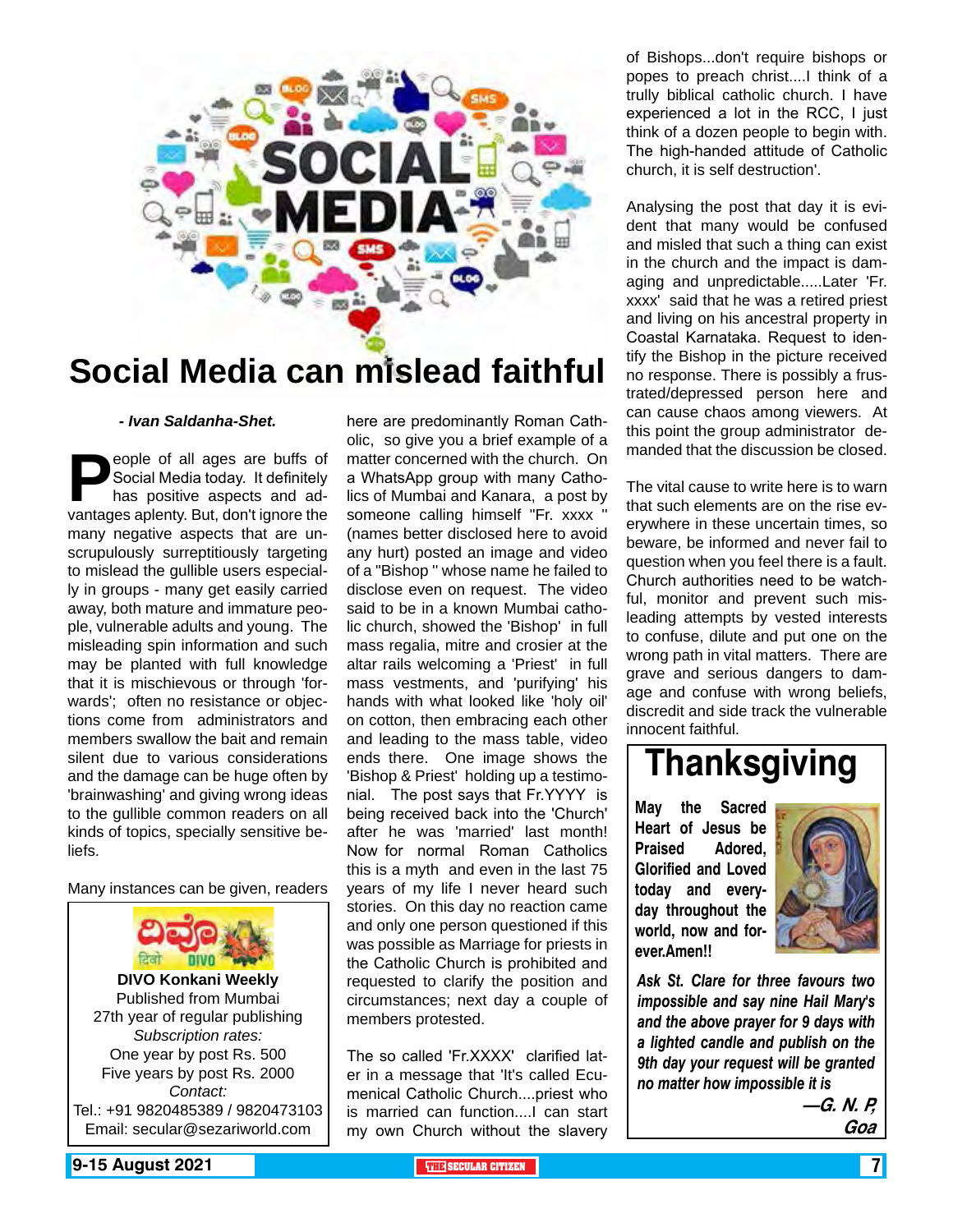# **Pegasus Spyware - What are we to Make of It.?**

#### *by Don Aguiar.*

**F**resh revelations about India's ruling regime by a collaborative investigation into Israeli "cyberintelligence" company NSO Group show the country is rapidly slipping into a nightmare under its watch. The summer of dying (Covid-19) is quickly morphing into what looks very much like a summer of spying.

The Pegasus scandal has now created an uproar in the monsoon session of parliament. The opposition has demanded that the Home Minister step down. Mody's ruling party comfortable with its brute majority is on the defensive in parliament busy denying the latest revelations when it should have been the most worried about allegations that phones in India were hacked.

Democracy is undermined by such invasions of privacy, so it is the government which must investigate them as according to the latest findings, the

# Subscriptions for **THIT'S SECULAR CITIZEN**<br>Renewal as well as New, can be

sent through Bank Fund Transfer to any one of the following banks:

Bank: HDFC Bank Branch : CST - Mumbai VT Account Name: The Secular Citizen Current Account No. 03552000006744 ISFC code: HDFC0000355 or Bank: Citizen Credit Co-op Bank Ltd., Branch : Colaba, Mumbai Account Name: The Secular Citizen CurentAccountNo. 2090031000000489 ISFC code: CCBL0209003

Please inform us through email: secular@sezariworld.com or through phone: **9820485389 after transferring the same.**  $\vert \cdot \vert$  Tel: +91-9820485389 / 9820473103  $\vert$  (Contd.. on p. 9)

majority of the 1,000 phone numbers on a leaked list of 50,000 numbers are from eleven countries including India.

Stuck with a government where Loyalty is just a Tattoo. Love is just a Quote AND Lying is the New Truth. This denial partly explains why it is sharing space on the Pegasus list with ten other "not free" and "partly free" countries — Mexico, Azerbaijan, Kazakhstan, Hungary, the UAE, Saudi Arabia, Bahrain, Morocco, Rwanda and Togo according to the ranking brought out by Freedom House, a US organisation.

| Inviting Proposals for      |  |
|-----------------------------|--|
| <b>MBBS Doctor - BRIDES</b> |  |
| FI150087 Age 35             |  |
| F1150403 Age 32             |  |
| FI160524 Age 33             |  |
| FI220610 Age 33             |  |
| F1150672 Age 39             |  |
| FI161042 Age 32             |  |
| F1151410 Age 29             |  |
| FI172055 Age 33             |  |
| FI221599 Age 34             |  |
| FI171755 Age 30             |  |
| F1151765 Age 29             |  |
| F1161797 Age 35             |  |
| FI161821 Age 30             |  |
| FI151894 Age 30             |  |
| FI171925 Age 30             |  |
| FI151954 Age 27             |  |
| FI151980 Age 28             |  |
| FI152024 Age 29             |  |
| FI162033 Age 32             |  |
| F1152087 Age 29             |  |
| FI222137 Age 40             |  |
| FI152140 Age 40             |  |
| FI142282 Age 29             |  |
| FI152487 Age 32             |  |
| FI172517 Age 30             |  |
| FI152642 Age 38             |  |
| F1162729 Age 28             |  |

Their further profile, photos and contacts are available. contact : **Royal Christian Family, Tel: +91- 9820485389 / 9820473103** **As far as the Modi Government is concerned any attempt to come out with the truth is a conspiracy against India. As if the opposition and citizens demanding a probe were spied on are simply actors who lay down spitefully in the shallows. There has to be something treasonous about a foreign corporation servicing and maintaining a spy network that is monitoring a country's private citizens on behalf of that country's government.**

India is the world's largest democracy, presently takes political prisoners and recently got clubbed with several of these countries on other lists that rank them very low on religious freedom and democracy indices.

To be less free than before is like saying that nobody must question or critique the government even if the economy tanks, impulsive policies replace deliberation and mismanagement is rife in economic and social life. If people are not allowed to protest, they may be better off in other countries that are equally or more repressive. It amounts to admitting that countries with better power and water supply, roads and buildings, or those that are cleaner or more secure, but where citizens cannot speak against the regime, are better off than India. In other words, it gives people a false choice between comfort and freedom.

**Over the years some of us have become scholars of the sinister lengths to which the Modi government will go to entrap those it considers enemies and its more than simple surveillance. U.N. experts declared the terrorism charges brought against Indian activists to be a "pretext to silence human rights defenders." Still, they remain imprisoned.**

What are we to make of Pegasus Spyware? To cynically dismiss it as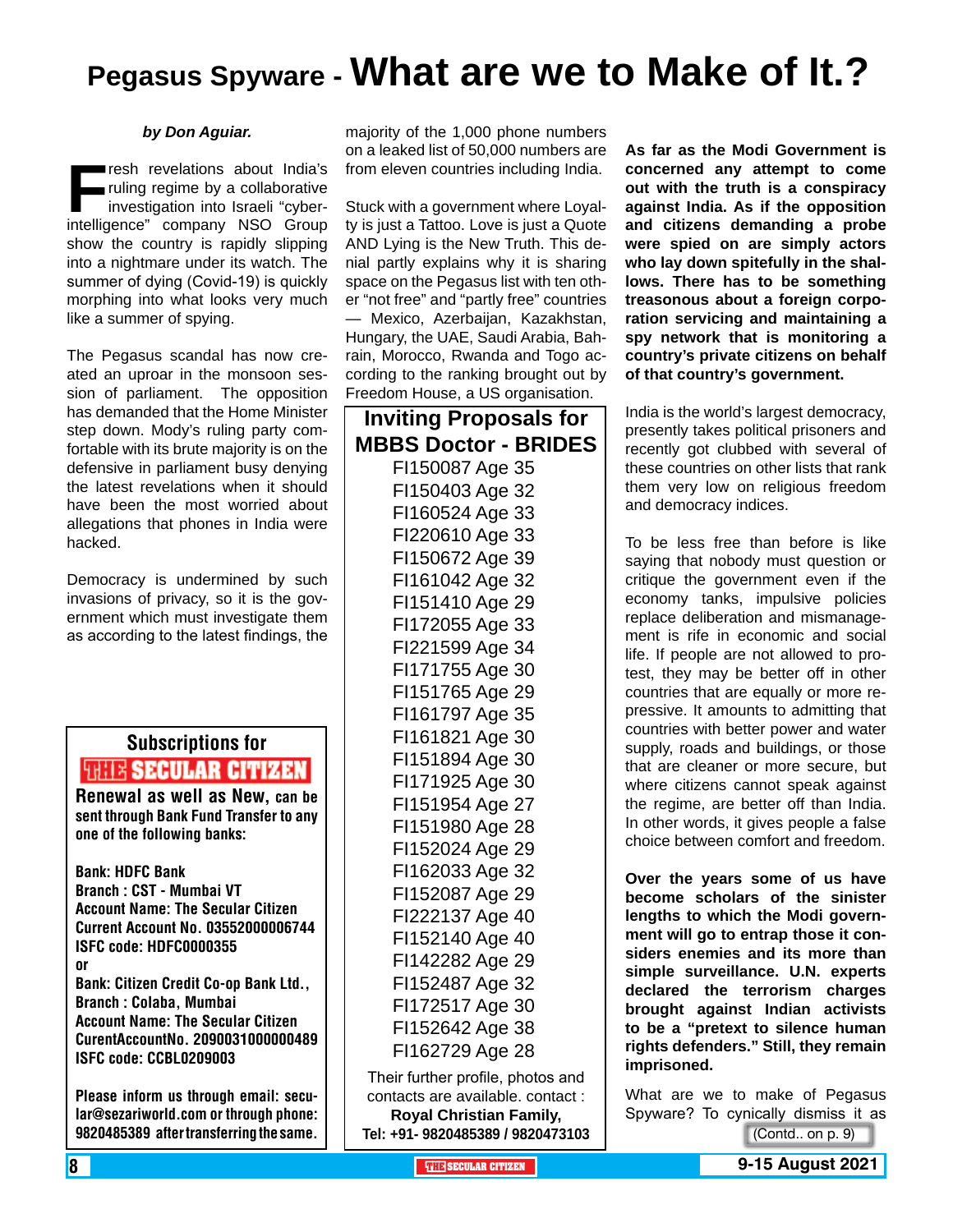a new technology iteration of an ageold game in which rulers have always spied on the ruled would be a serious mistake. This is no ordinary spying. Our mobile phones are our most intimate self. They have become extensions of our brains and bodies. Illegal surveillance through mobile phones is not new in India. Most Indian activist know that. **The technology cannot be rolled back, technology is not going anywhere… it's going to be cheaper, it is going to be more effective, it is going to be more available.**

**However for us to cede to governments and corporations the legal right to invade and take over our phones is to voluntary submit ourselves to being violated. Spyware such a Pegasus puts not just the user of each infected phone but the entire social circle of their friends, families and colleagues at political, social and economic risk.**

We will have to migrate back to the old world in which we are not controlled and dominated by our intimate enemy – our mobile phones. We have to try to rebuild our lives, struggles and social movements outside the asphyxiating realms of digital surveillance. **We must dislodge the regimes that are deploying it against us. We must do everything we can to prose open their grip on the levers of power, everything we can to mend all that they have broken, and take back all they have stolen. If we do noth-**

### **THIR SECULAR CITIZEN**

News items, Articles, Stories, Opinions, interviews, Poems, etc. may be sent in -

on WhatsApp: +91 9820485389

Via Email: secular@sezariworld.com news@sezariworld.com

seculardivo@gmail.com

#### by Post

**The Secular Citizen** 99, Perin Nariman Street, 1st Floor, Fort, Mumbai 400001

(Contd.. from p. 8) **ing, we sort of sleepwalk into a total surveillance state where we have both a super state that has unlimited capacity to apply force with an unlimited ability to know and target and that's a very dangerous combination…. That asymmetry can only lead in one direction. Malignancy. And the end of Democracy. This is the direction of the future if we remain silent and docile.**

> The cruelty with which India treats its critics speaks to the alarming deterioration of what is often celebrated as one of the world's foremost democracies. It feels much worse now because India has a record and reputation of

being a flawed but working multi-ethnic democracy, which is being erased by Mr Modi brute backing of his bhakts and the Indian bhakt media who are those citizens who cheer him wildly as their freedom gets taken away, their purses get emptied and their future is hollowed out. No shortage of such people in these polarised times in India, but reality will bite sooner than you think.

**Please renew your subscription if expired. Mention your subscription no. while sending the renewal amount**

# **Matrimonial Proposals**

### **Proposals are invited for**

**Mangalorean RC Bachelor, 31 years belonging to a highly educated and very affluent family with interests in healthcare, agriculture and many other sectors, Tall, Fair, Handsome, Holding Doctorate, managing the family business in Karnataka State. (REF:MM104)**

**40 years Mangalorean bachelor doctor (Ph.D) Ht. 6' Wt. 75 kg Fair., Hadsome. no bad habits. High affluent society well connected. Belongs to highly placed business family in Mumbai (REF:MM103)**

**27 years Mangalorean spinster C.A., Ht. 5'.5" Wt. 50 kg Fair., Beautiful. well cultured. Affluent society. Belongs to established business family in Maharashtra (REF:MM105)**

**28 year Mumbai based Goan Roman Catholic Bachelor, Ht. 5' 10", Wt. 72 kgs, Wheatish Complexion, Edn. B.Com., Profession : a Banker (REF:MM109)**

**Vasai based affluent business family R.C. East Indian Spinster, 33, years Ht. 5' 2", very beautiful and pretty. MS General Surgeon, Doctor by profession. (REF:106)**

**Mumbai based now in Dubai Mangalorean Roman Catholic Spinster, 33 years, Ht. 5' 7", Fair Complexion, Edn.** 

**BMS, profession: a Senior Merchandiser (REF:107)**

**Mumbai based Mangalorean Roman Catholic Spinster, 29 years, Ht. 5' 4", Wt. 72 kgs, Wheatish Complexion, Edn. B.Com., C.A., Holding a managerial post. (REF:108)** 

**Mangalorean RC Spinster, 34 years belonging to a highly educated middleclass family based in Mumbai Ht.5'.4" Wt. 78 Kg. Fair Qualified B.E., (EXTC) M.S. Consultant by profession (REF:FM109)**

**Mangalorean RC Spinster, 31 years Ht. 5".7" Wt. 69 Kgs, Fair. Mumbai based M.Sc., Clinical Research. Profession : Business Process Lead in MNC (REF:MM104)**

*Those interested in this proposal :*

- Registered members of Royal Christian Family can just email us mentioning the respective ref. no. and your registered no.
- $\bullet$  Non registered Grooms or Brides are requested to upload your profile at our website www.royalchristianfamily.com and contact us on our email: royalchristianfamily@gmail.com mentioning the respective ref. no. along with your registered ID.

**9-15 August 2021 The Secular Citizen in the SECULAR CITIZEN 1999 THE** SECULAR CITIZEN **1999**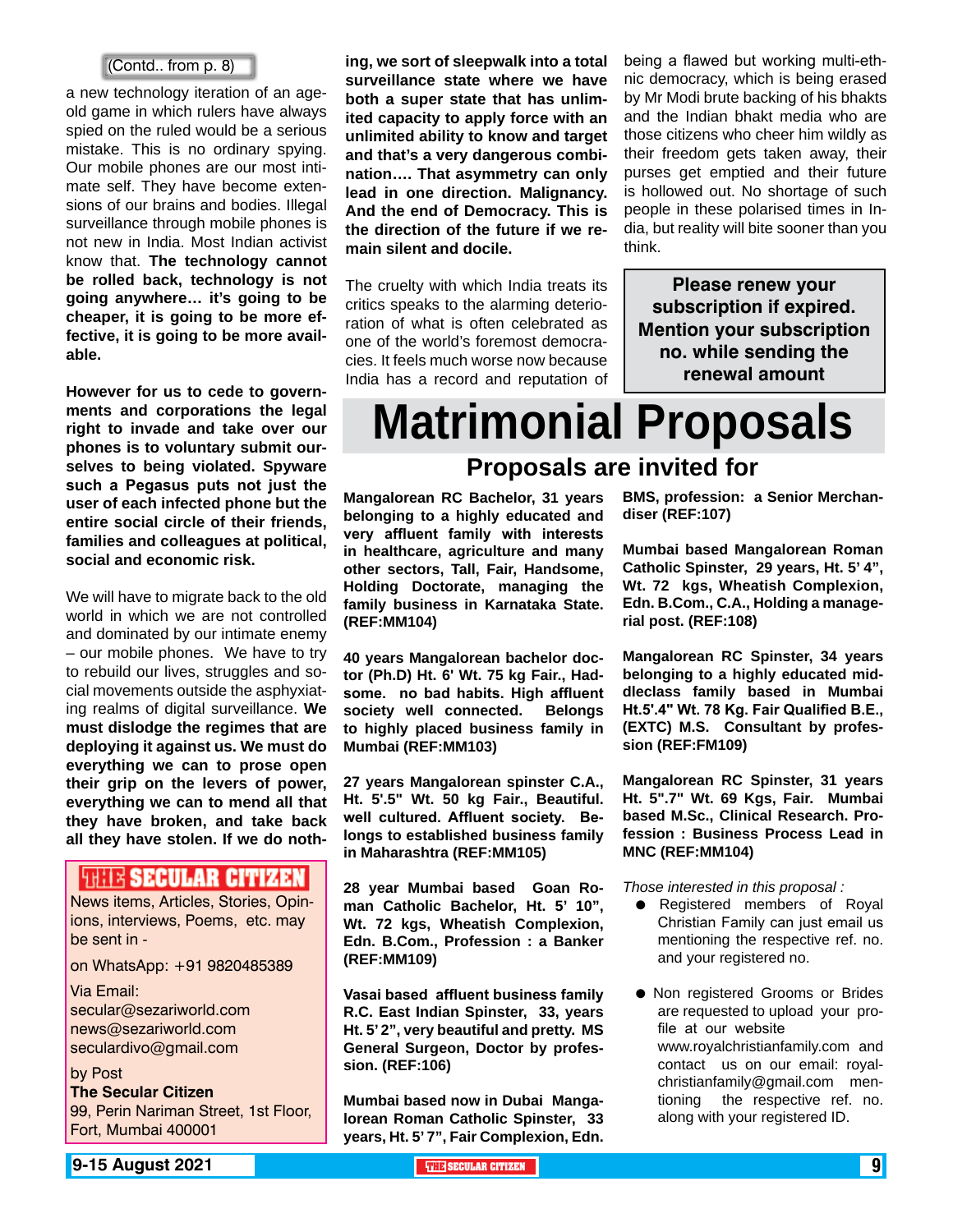# **Happy and humbled to be a Jesuit!**

thirteen- fourteen-year-old has<br>many dreams! That' s an im-<br>pressionable age; at the cusp<br>of finishing school. It is also a time many dreams! That' s an impressionable age; at the cusp of finishing school. It is also a time when one tastes a different kind of 'freedom': to go for camps with boys of your own age (not with one's family). Such camps and outings were always enjoyed to the hilt. The ones however, which still remain etched in my memory are the 'mission camps' to the Jesuit missions in Maharashtra and Gujarat. Being a 'Bombay Boy', a trip to the rural areas was a very special experience: the silence and simplicity of the villages were a marked difference from the hustle and bustle of a big city; on the other hand, the warmth and hospitality of the locals despite their abject poverty always meant

much. Then there were the Jesuits (several Spaniards among them) who had given up every comfort which could have been theirs, to live a life identifying with the local people: sharing their joys and sorrows, building **BYFR.CEDRICPRAKA** bridges, educating them to a more dignified and equi-

table life. Can't help looking back and say that today, I am happy and humbled to be a Jesuit!

Then there were the College years: it was a joy and pride to be a Xavierite, particularly as it entered its Centenary Year. St. Xavier's College, Bombay has always been special, most alumni will vouch for that! Four memorable years: the classroom was just one arena for education but there were many more: a whole range of co-curricular activities that helped one to grow. Then there were the Jesuits of the college – all stalwarts in their own right. In the College Social Service League – one was provided with ample opportunity to reach out to the slum-dwellers in Dharavi or the Adivasis of Talasari. There was the influx of refugees into West Bengal in the wake of the war of liberation in East Pakistan and of

course, the Xavierites went all the way to Salt Lake City to serve the displaced. I will never forget that Spanish Jesuit who after tough class hours would go to be with the street urchins in VT or Churchgate or Bombay Central Railway Stations-, encouraging some of them to find some security and safety in the 'Snehasadan' Home in Andheri. These were great human beings – who transcended narrow confines, that is why I am happy and humbled to be a Jesuit!

The years in the AICUF (All India Catholic University Federation) were also special: first as a member and then for a year as a full-timer in Madras. AICUF, a student movement has shaped several National leaders –

both women and men com-

mitted to the task of nationbuilding and serving the poor and underprivileged, the exploited and the excluded of the country. The intellectual, spiritual and social formation one re-**SJ** ceived in the AICUF was

tremendous. The Directors, Advisers, Chaplains at that time, were mostly Jesuits: they mentored and guided, challenged and guided the young students who looked up to them. Those were the years when we had the watershed moments: first in Poonamallee and then in Goa. In both places as youth, we had the hunger and thirst to see a new India. Our basic pledge was *"We were born in an unjust society and we are determined not to leave it as we have found it"* We launched 'Project Know India' encouraging youth like us, to spend at least a year among the less privileged in the villages and slums of India. Some did so; it was a transformative experience for them. All thanks to the vision and the commitment of the Jesuits; that is why I say without hesitation that I am happy and humbled to be a Jesuit!

The defining programmes at that time



were the ones on social awareness. These opened our eyes and hearts to what was happening around us. We had opportunities to do social analysis: to see and understand in an objective and studied manner the painful realities that gripped so many in society. Many questions: why are only some children able to access quality education? Why are there so many child labourers in the country? Why do the poor, become poorer and the rich, richer? Why are there no adequate health care facilities in the remote tribal areas? Why do people have to leave their villages to eke out an existence in the cities? Why are the Adivasis deprived of their natural habitat: *jal, jungle aur jameen?* Who profits from their impoverishment? Above all, what would Jesus do if he were around today? Such questions and many more relevant ones, challenged us: made us look at our own lives in comparison to the vast majority. Deprivation and injustice were their lot; we had to conscientize ourselves and others to be the change we want to see. Many of these programmes were conducted at the Jesuit Indian Social Institute in Bangalore. The ability 'to see' things differently and to have the motivation to do something about it were certainly because of the Jesuits and that is why I am happy and humbled to be a Jesuit!

From the early sixties, the Church has been responding in a contextual and meaningful way to the women and

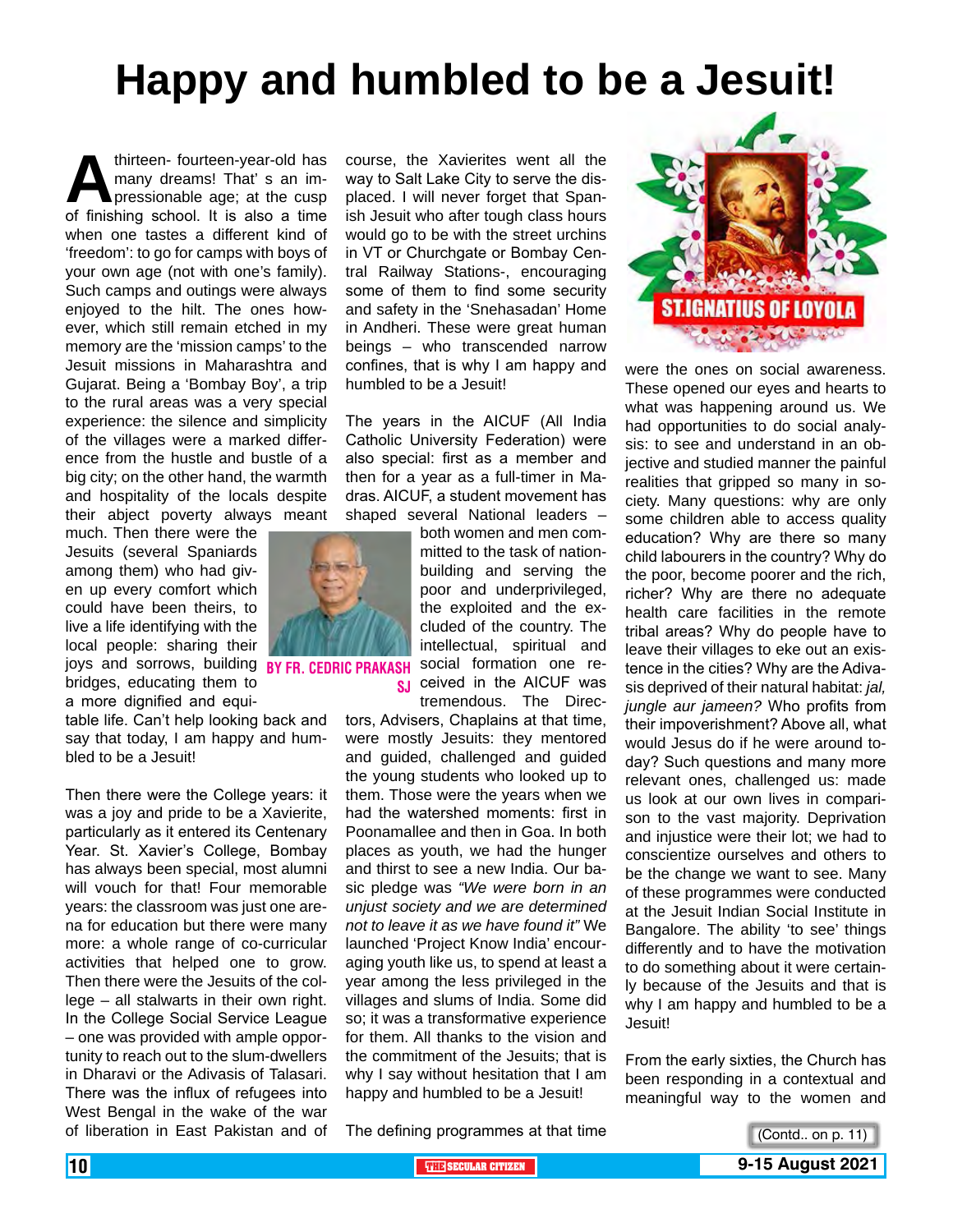#### (Contd.. from p. 10)

men of our times. The Second Vatican Council had a fundamental question *what does it mean to be the Church of God in the modern world?"* The pathbreaking Pastoral Constitution on the Church in the modern world 'Gaudium et Spes', was an apt response to what St. Pope John XXIII envisaged as the sum and substance of a historic intervention. Earlier, in his Encyclical 'Pacem in Terris' he underlined the inviolability of human rights and the four non-negotiables of Truth, Justice, Charity and Liberty, which are prerequisites for sustainable peace; with that profound statement *"There is a saying of St. Augustine which has particular relevance in this context: "Take away justice, and what are kingdoms but mighty bands of robbers."* Fifty years ago in 1971, the Synod of Bishops declared, *"even though it is not for us to elaborate a very profound analysis of the situation of the world, we have nevertheless been able to perceive the serious injustices which are building around the world of men a network of domination, oppression and abuses which stifle freedom and which keep the greater part of humanity from sharing in the building up of a more just and more fraternal world."* I entered the Society of Jesus in 1974, just before the pathbreaking 32nd General Congregation of the Jesuits which unequivocally stated that *"the mission of the Society of Jesus today is the service of faith, of which the promotion of justice is an absolute requirement. For reconciliation with God demands the reconciliation of people with one another";* that is why I am happy and humbled to be a Jesuit!

Since the earliest days of my formation, in keeping with the faith-justice mandate of the Jesuits, and together with my companions, I was exposed to the grim realities which ordinary people experience all the time. These included being with displaced slumdwellers and helping in their rehabilitation in the construction of low-cost houses; manual work in watershed programmes in the Adivasi heartland; working as an ordinary labourer with

Adivasis, in the preliminary work on the Narmada Dam (the Adivasis were exploited by powerful contractors and given a pittance for their hard work). Such engagements continued all through my life as a Jesuit, because the person and message of Jesus, the teachings of the Church and the directives of the Jesuits were clear and unambiguous: to take sides with the poor and the oppressed, the marginalised and the minorities, the excluded and the exploited, all who are vulnerable and suffering. It has always been a stand for human rights, justice, reconciliation and peace; a stand for the values enshrined in our Constitution and the democratic rights of every single citizen. It has certainly meant being on the wrong side of the powerful, vested interests, of the lustful lobbies (sometimes even those whom you regard as 'friends') who have no qualms of conscience of keeping the poor impoverished, even as they amass huge fortunes. It has meant taking on those who have kept people divided in the name of religion, through divisive policies, hate speeches and nefarious communal misdeeds. It has meant standing up to those who want to destroy the sacred pluralistic fabric of the country and sell the nation for their own profiteering. The journey has not been easy -but I am happy and humbled to be a Jesuit!

In 1986, *The Mission,* a powerful British drama film was released. The film is about the experiences of a Jesuit missionary in 18th-century South America. It is about the stand which the Spanish Jesuits take to protect the identity of a remote South American tribe (the Guarani Indian people, an indigenous people of the Amazon). It is intertwined in the political pressures of a colonial power, the predatory racism of European settlers who are basically pro-slavery and the pragmatic needs of the Jesuits (and Church) of that time. *The Mission* is based on historical facts surrounding the 1750 Treaty of Madrid in which Spain ceded part of its territories in Paraguay to Portugal, mainly the areas where the Jesuits had their missions. There is an important subtext to the movie: the impending suppression of the Society of Jesus in most parts of Western Europe (beginning in 1759, formalised in 1773 and which ended only in 1814). The film portrays the resilience of the Guarani people despite all odds and the efforts of the Jesuits to accompany them in order to protect their rights, their customs and above all from being swallowed in the lucrative slavemarket of that time. The film deals with bureaucratic hassles, political and religious machinations, intrigue, greed for power and profits among other human frailties; however, at the same time it also focuses on the challenges and hostilities that one must face when one attempts to take on the system, the powers (vested interests). Above all, it is a film about "mission", what it entails when disciples of Jesus actually demonstrate that unflinching prophetic courage to go forth to the peripheries. The film truly makes me happy and humbled to be a Jesuit!

It is an Ignatian Year: the 500th anniversary of the conversion of St Ignatius following the painful event when his legs were shattered by a cannonball on 20 May 152, as he defended the citadel of Pamplona from the French. Announcing the Ignatian Year, the Jesuit Superior General Fr Arturo Sosa writes, *"the Universal Apostolic Preferences (2019-2029) have confirmed the call to our personal, community and institutional conversion, which is necessary for our greater spiritual and apostolic freedom and adaptability. Let us take this opportunity to let God transform our life-mission according to his will".* He adds *"the Ignatian year 2021-2022 will therefore be for us a privileged occasion to hear the cry of the poor, the excluded, and those whose dignity has not been respected, in all the diverse social and cultural circumstances in which we live and work. It is a listening which moves our hearts and compels us to draw closer to the poor, to walk with them in seeking justice and reconciliation"*. Reason enough for me to be happy and humbled to be a Jesuit today

When a shoddy article written by a

(Contd.. on p. 13)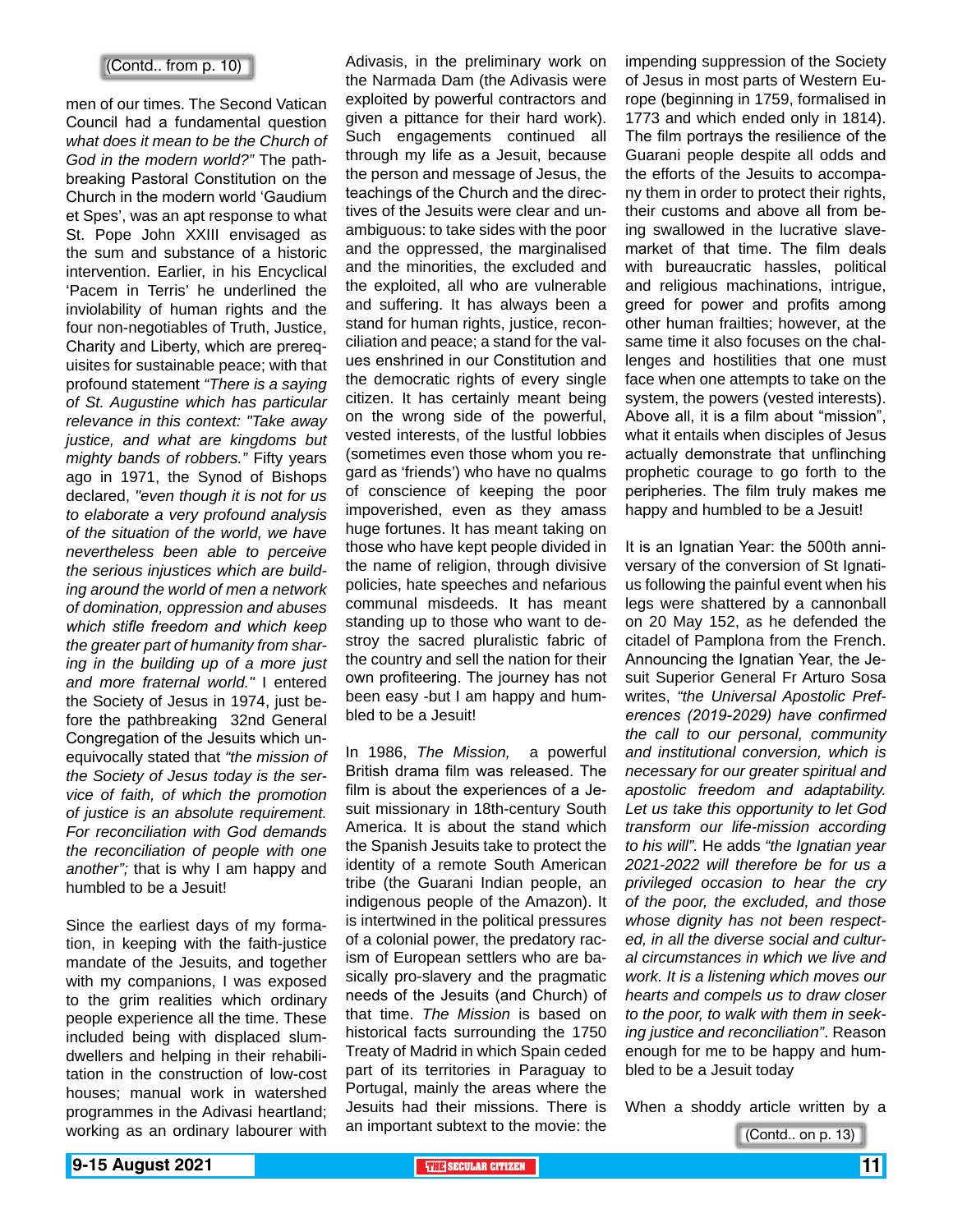#### *A man enters a wine Shop and asks the seller:*

"Which brand of whiskey would you advise me for my 25th wedding anniversary?

Wine Seller:

"Sir, it totally depends on whether you want to celebrate or want to forget !"

#### \*\*\*\*\*

#### **Magical Mumbai....**

After taking 2nd dose of Covid19 Vaccine, you can travel to Dubai.... But you can't travel in Mumbai Local **Train** 

And everyone can travel in crowded BEST BUS without any vaccine proof....

Corona doesn't come in crowded bus.. Baat ho gayi hai usse..

RUNNING BUS IS INCOME FOR STATE GOVERMENT & STOPPING TRAIN TRAVEL IS LOSS FOR CEN-TRAL GOVERNMENT

*Ye Public hai ye sab jaanti hai...*

\*\*\*\*\*

#### **Not Easy to be a Teacher !!**

TEACHER : Ramu is climbing a tree to pick some

mangoes. ( Begin the sentence with Mangoes)

Student : Mangoes, Ramu is coming to pick you

\*\*\*\*\*

#### **Definitely Not Easy to be a Teacher !!**

TEACHER : What do you call mosquitoes in your language? Student: We don't call them, they come on their own.

#### \*\*\*\*\*

TEACHER : How can we keep our school clean? Student: By staying at home. \*\*\*\*\*



#### **English Grammar class.**

.

Teacher: What's the difference between *"He cleans the plate"* and *"the plate is cleaned by him."*

Student: In first sentence 'HE' is not married, but in second sentence 'He' is married

#### \*\*\*\*\*

#### **Teacher asks a student -**

" Please Translate the following sentence in Hindi." "There was a fine line between Amitabh and Jaya."

Student translates in Hindi- *" Amitabh Aur Jaya Ke Beech Ek Mast Rekha Thi"* \*\*\*\*\*

#### **The ultimate & the most encouraging logic in English Grammar:-**

'If more than one mouse is mice, then more than one Spouse is Spice.'

#### \*\*\*\*\*

A young Arab boy asks his dad "what are you wearing on your head?"

The father said: "Why, my son, it is a 'chechia.' In the desert it protects our heads from the intense heat of the sun."

"And what is the long flowing robe you are wearing?" asked the boy.

"Oh, my son!" exclaimed the father "It is very simple. This is a 'djbellah.' As I have told you, in the desert it is not only very hot, but the sand is always blowing. My djbellah protects my entire body."

The son then asked: "But Father,

what about those ugly shoes you have on your feet?"

"These are 'babouches' my son," the father replied. You must understand that although the desert sands are very beautiful, they are also extremely hot. These babouches keep us from burning our feet."

Son asks "what is that black tent mom and sister are wearing ?"

Father :" It's called a burkha , it helps the hot desert sand from hitting the face and body during a sandstorm" .

"So tell me then," added the boy.

"Yes, my son…"

"Why are we living in Birmingham and still wearing all this shit? \*\*\*\*\*

Chad: Why do magicians do so well in school?

Josh: I don't know. Why?

Chad: They're good at trick questions.

\*\*\*\*\*

Stevie: Hey, Mom, I got a hundred in school today! Mom: That's great. What in?

Stevie: A 40 in Reading and a 60 in Spelling.

#### \*\*\*\*\*

Teacher: Donald, what is the chemical formula for water? Donald: H-I-J-K-L-M-N-O. Teacher: What are you talking about? Donald: Yesterday you said it was H to O.

\*\*\*\*\*\*\*\*\*\*

### **Promote your products and services. Find new clients**

*Advertise in*

**THEIR SECULAR CITIZEN** 

*Contact:* **Tel.: +91 9820485389 / 9820473103** Email: secular@sezariworld.com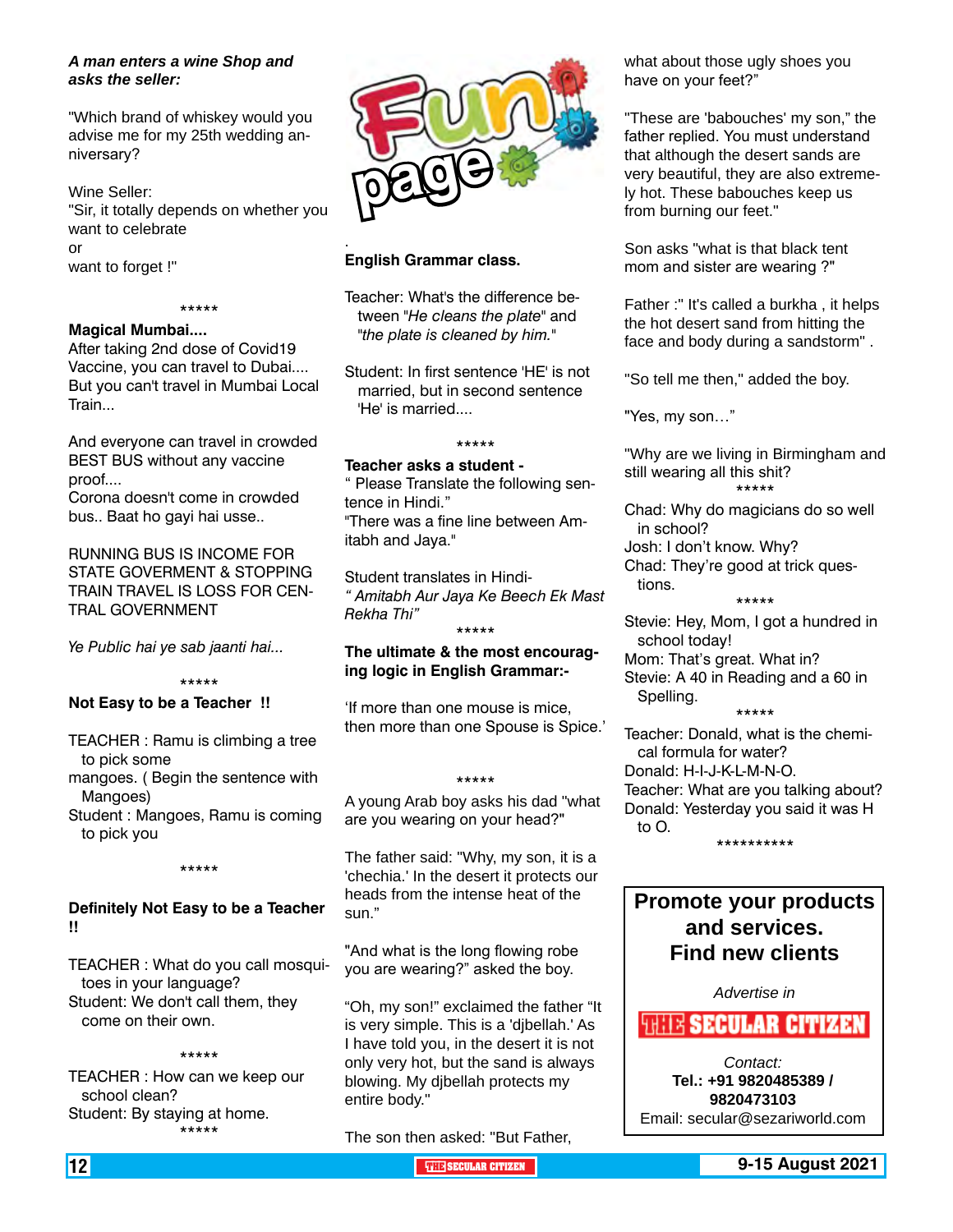#### (Contd.. from p. 11)

so-called 'alumnus', replete with falsehood and half-truths, divisive and manipulative in nature, is brought to my notice, I really do not wonder! In an India, where 'godified' media rules the roost, where crony capitalists spinelessly toe the line of a fascist regime, where justice and truth are conveniently sacrificed at the altar of injustice and 'feku-isms', where the poor are at the receiving end of a rotten and inhuman system – such trash is on expected lines. Labelling a Jesuit, a Marxist??? Marx must be smirking! Almost like saying that if you use a plane, you become American or if you sit in a train in India, you becoming a British! Fr Stan Swamy gave his life for the Adivasis in their struggle for a more humane, just and dignified life; denigrating in any way, this Prophet and Martyr, is just pathetic -the handiwork of someone who is unable to digest the plain truth! Above all, playing one against the other of the same family is an age-old trick. *("Father, you were so nice, not like the Jesuits of today!").* Jesuits do not easily fall prey to such gimmicks; inspite of differences, we know there is a strong bond among us: a union of hearts and minds based on the vision of Ignatius of Loyola and entrusted with a mission today! We also have a Jesuit in Pope Francis who in his Encyclical 'Fratelli Tutti' emphasises that, *"the Church is a home with open doors, because she is a mother. And in imitation of Mary, the mother of Jesus, we want to be a Church that serves, that leaves home and goes forth from its places of worship, goes forth from its sacristies, in order to accompany life, to sustain hope, to be the sign of unity… to build bridges, to break down walls, to sow seeds of reconciliation."* Need we say more?

As we celebrate St Ignatius Loyola: the fire that lit other fires- I say from the very depth of my being, that: *I am really happy and humbled to be a Jesuit!*

*\* (Fr Cedric Prakash SJ is a human rights, reconciliation and peace activist/writer Contact: cedricprakash@gmail.com )* 

#### **Ingredients:**

2 cups unsalted butter, plus more for greasing pan 2 cups walnut halves 260 gms unsweetened chocolate, chopped or broken into small pieces 3 eggs 1 tsp salt 3 cups sugar 1 tbsp vanilla extract 2 cups unbleached all-purpose flour



#### **Method:**

- Heat oven to 350 degrees. Butter a 14x9 inch glass baking tray. If using walnuts, spread on a baking sheet and toast in oven until fragrant and lightly browned for 8 to 10 minutes. Let it cool.
- Melt butter in a small vessel over low heat. Remove from the heat, add chocolate and cover the vessel until the chocolate is melted for about 10 minutes.
- In a mixing bowl, whisk the eggs, salt, sugar and vanilla just until thick, creamy and beginning to lighten in colour.
- Whisk the butter and chocolate until smooth, then mix into the sugar-egg mixture just until well combined. Using a spatula, fold in the flour, using as few strokes as possible, until it disappears.
- Fold in the walnuts. Spread the batter evenly in the baking pan.
- Bake for about 25 minutes, checking after 22 minutes to avoid over-baking. When the tip of a knife inserted in the center comes out with moist crumbs, but not liquid, remove brownies from the oven. Allow to cool to room temperature, then cover and leave in the pan for several hours or overnight before cutting into squares. Store in an airtight container.



*Sweta D'Cruz*

# **For all your Printing needs under one roof**

**Books, Folders, Magazines, Office stationary, Leaflets, Handouts, Reports, Cards, Presentations, Religious readings, Designing, Ad designs, Packaging boxes, Cartoons, Exhibition displays,** 

**Product Marketing promotional innovations.**

*Contact:* **The Secular Citizen Tel.: 9820485389**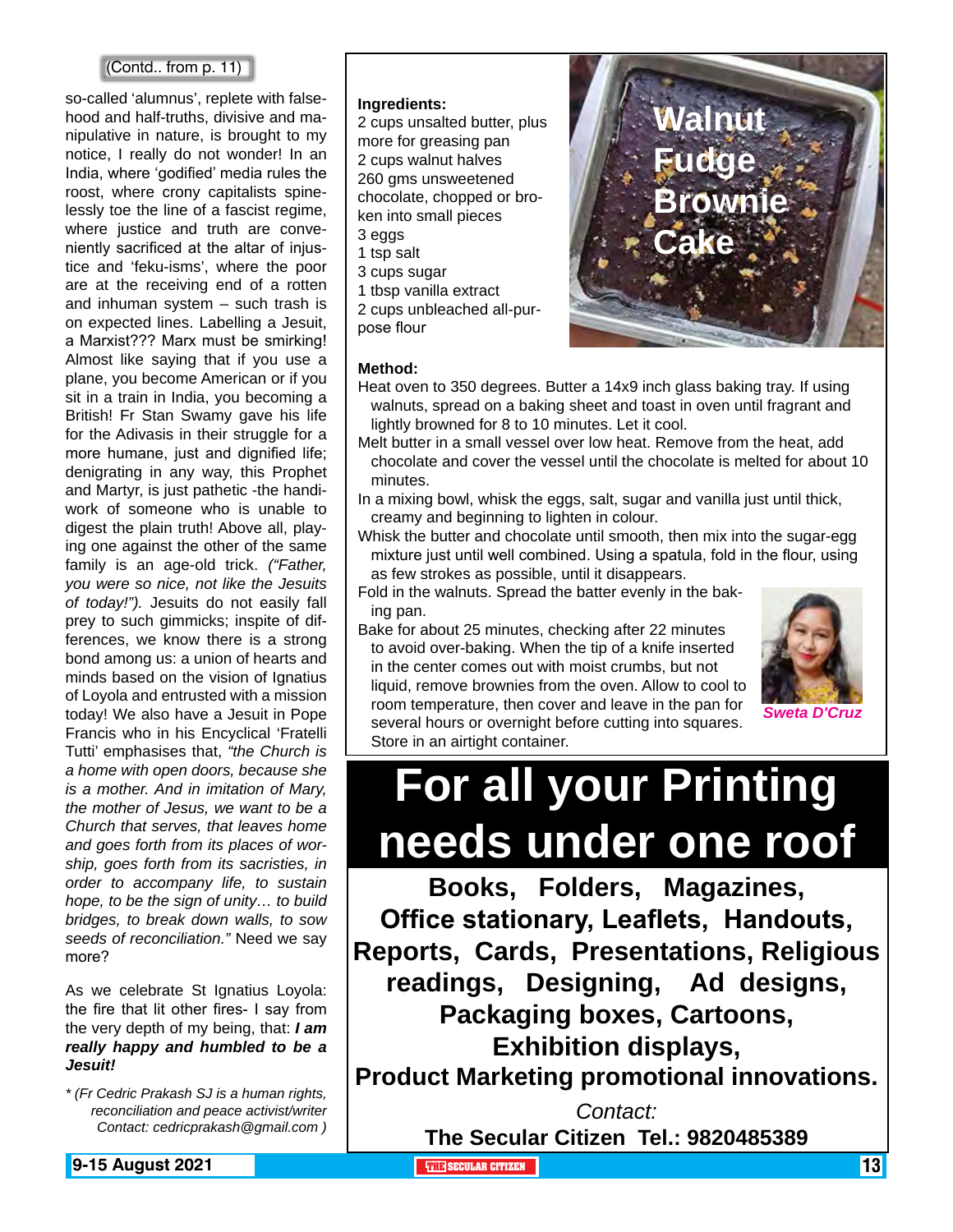# **Wheel Around Thed World To Meet Environmental Concerns**

The hullabaloo over the Paris accord still echoes. Delhi chokes, there is high air pollution in Bengaluru, various diseases due to cord still echoes. Delhi chokes, there is high air pollution in air pollution are about, there is talk of the revival of the odd and even formula for car licence plates to be allowed on the road, clampdown on new diesel vehicles, and so on. The public is in a state of panic. One of the promising and viable solutions to address some of these environmental concerns is the use of biodiesel. Bicycle riding uses minimal fossil fuels and is a pollution-free mode of transport. Bikes reduce the need to build, service and dispose of cars. Bicycle riding conserves roadway and residential space, thereby providing opportunities for less concrete and more plant life in urban areas

Cycling can lead to benefits of \$1.8 trillion, or 1.6 per cent of India's GDP for 2015-16, says a new study. In the study, 'Benefits of Cycling in India: An Economic, Environmental and Sonomic, Environmental and So-<br>cial Assessment' by The Energy Subramaniam increased in the last couple of and Resources Institute (TERI),

it was estimated that if bicycles were to substitute two-and four-wheelers used for short trips, it can result in an annual benefit of \$1.8 trillion. Additionally, cities should plan city-wide bicycle sharing schemes instead of only focusing on specific locations. In order to increase the share of cycling among choice users, the aforementioned measures have to be supplemented by regulations on the use of private motorised vehicles, such as congestion and parking pricing and pollution tax.

The study, released recently, also revealed the benefits that can be realised by providing safe cycling infrastructure and conducting awareness campaigns. Navi Mumbai Municipal Corporation (NMMC) kick started the



Public Bicycle Sharing system in the hope of encouraging intra-city travel and at the same time the initiative is aimed at reducing the city's carbon footprint. The cycling project at Nerul's Jewel of Navi Mumbai in sector 26,



*Subramaniam*

Mini seashore, opposite to Fortis Hospital and now introduced in Sector 9 in Sanpada just in front of Lad Master Sitaram Udyan and it is a success. The number increased in the last couple of

days, and it reveals its significant success in this corridor. In order to further reduce our city's carbon footprints, cycling is the best option available and NMMC has taken the initiative rather seriously to provide the facility to more Centres in the satellite city.

Rent a cycle scheme is becoming highly popular and the same was introduced during school vacation to bring it to the fore. Both the young and the old avail of the facility. Again, both men and women go in for a cycle scheme with great pleasure. The roads in Navi Mumbai are wide enough and a cycle track can be provided to make the scheme a meaningful one. Besides Yulu Bikes, another private company has also shown interest in starting the rent-a-cycle scheme in other parts of the city. To use this facility, citizens

will have to download a mobile app to rent the cycles. The payment will be through mobile wallets like paytm and PayPal and Googlepay. The Yulu Bikes are charging a nominal rent of Rs.10 for half an hour of cycling.

> This is a good initiative by NMMC, but dedicated cycle lanes are a must for this cycle plan to succeed more in the city. This is a good concept in view of public health as well as a better option of transportation for going to nearby places and avoiding traffic jams by avoiding bigger vehicles. As per the plan, the cycle track will be 7.5 km long and it will run parallel to Palm Beach Road from Belapur to Sanpada, near Vashi. This will be first-of-its-kind to have a fence for the safety of

cyclists. It will also have resting places between small distances and that is a bonus for cyclists. At present, many cyclists use the Palm Beach Road for cycling. However, it is not safe as the road is famous among motorists, leaving or entering the city and it is highly risky.

The Energy and Resources Institute's (TERI) report from 2018, Benefits of Cycling in India, estimates that 50% of Indians walk or cycle to work (excluding agriculture and household industries). In urban areas,after walking, workers are most dependent on twowheelers. It estimates India can save \$ 27 billion in fuel and \$ 241 billion due to reduced air pollution if 50 % of twowheeler and four-wheeler trips within eight kilometres are substituted by cycle journeys. If bicycles were to substitute the two-and four-wheelers used for short-distance trips, it can result in an annual benefit of \$1.8 trillion.

India's the world's diabetic capital. More than a 100 million are affected by obesity. This can all be reduced if people switch to cycling. The endorphins, a cycle-ride helps release, is good for your mental health. But can India redesign its cities to accommodate cyclists?

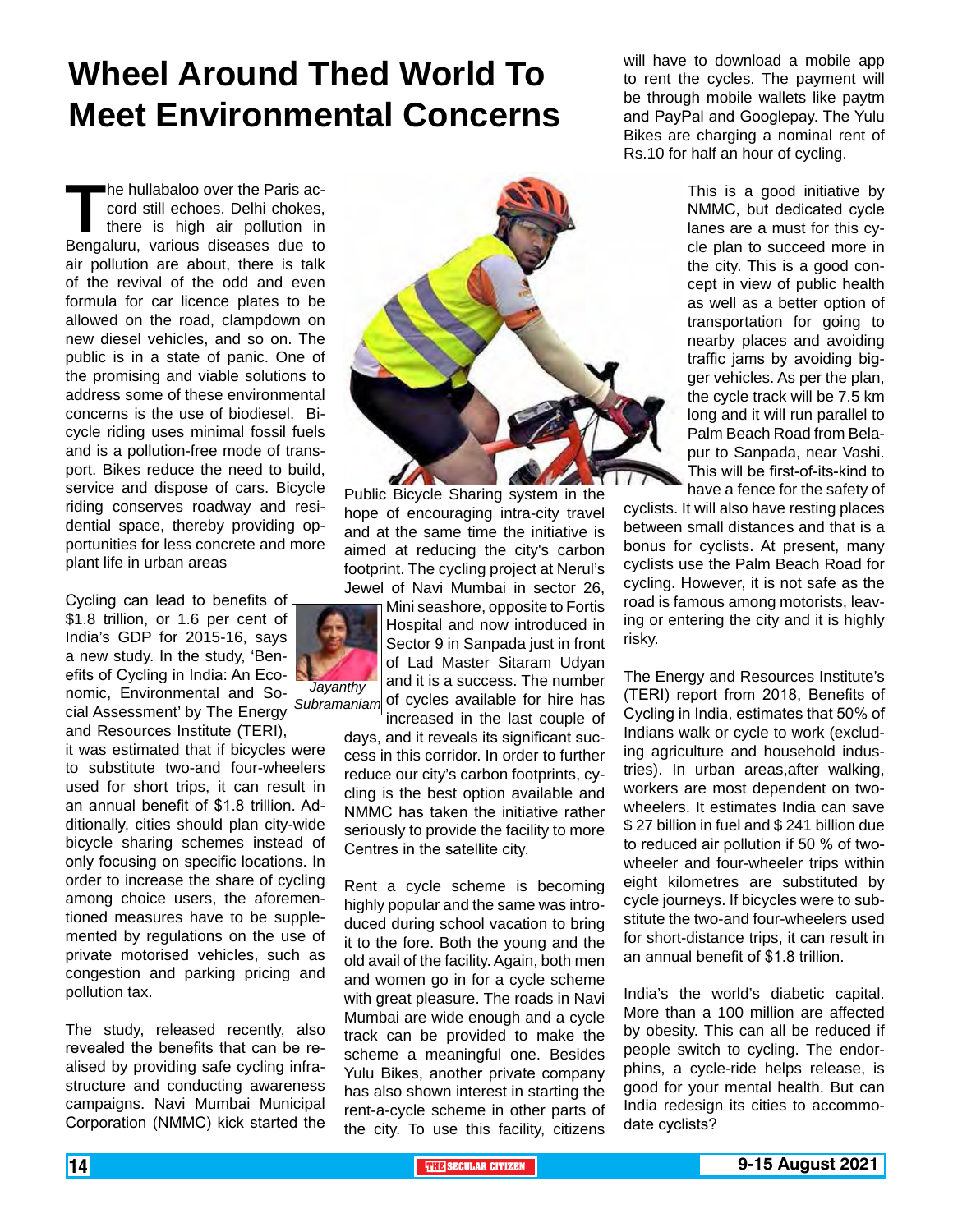### **Father of Migrants (Bl. Michael Joseph McGivney)**

#### *By Fr F. M. Britto*

is personal sufferings as an immigrant motivated him to re-<br>lieve other migrants' pains and<br>wanted them to lead a better life. His immigrant motivated him to relieve other migrants' pains and wanted them to lead a better life. His belonging to a large family and had to earn as a youngster to support his family, gave him a compassionate heart.

Michael Joseph McGivney was born to Irish immigrant parents, Patrick and Mary McGivney on August 12, 1852 at Waterbury, Connecticut, United States. Out of their 13 children, six of them died in infancy. His father worked as moulder in a local brass mill. But the 13 years old boy, who studied in a local district school, had to leave the school to work in a brass mill to support his family.

The 16 years old Michael then entered the Saint Hyacinthe Seminary at Quebec, Canada. But after his father's untimely death, as the eldest son, the 21 years old Michael had to leave the seminary to help raise his younger siblings at home. Later he resumed his priestly studies at St. Mary's Seminary, Baltimore, Maryland, and was ordained a priest on December 22, 1877.

Appointed as assistant parish priest in the small town of New Haven, Connecticut, Father Michael noticed the sufferings of the immigrant families. Many migrant families were struggling to assimilate into the American economy. The social setting in Connecticut was outright hostile towards Catholics. Their poverty, lack of education and allegiance to the pope brought them discrimination.

Often the man of the family, the sole earner, died due to the nature of the immigrants' hard manual labour. To provide financial assistance to their widows and her children, the 30 years old priest founded the Knights of Columbus (KC) on March 29, 1882, along with a small group of parishioners. He named it after Columbus, the most celebrated Catholic figure at that time.

Fr Michael wanted to make the church the centre of their community life. Many anti-Catholic societies had then become popular that lured them away from their faith. To give them a common brotherhood, many were also looking for societies to belong. The four principles of the KC became charity, unity, fraternity and patriotism.

As a man of the people, Fr. Michael took great efforts to better their living condition. Wanting them, especially the youth, to know and live their faith, he preached to them clear and effective sermons. He also organised outings for the youth and baseball games. He also regularly visited the prisoners. His real desire was to lead them to holiness. His motivation came from his great faith in Jesus and His Gospel.

 "Originally Fr McGivney had intended this programme for his parish, but quickly other priests recognized the value of what he had created, and other councils started growing," says Christopher Foley , Colorado State Deputy of the KC. "His vision is still transforming people's lives throughout the world."

The organization gradually brought hope in the suffering, acceptance amidst rejection and unity amidst division. The small group that grew up in his parish, spread gradually to whole US and soon to countries such as Canada, Philippines, Poland, Cuba, Ukraine, South Korea etc. It grew as one of the world's largest Catholic fraternal organizations.

KC became one of the first groups to recruit blood donors during the 1937 Great Depression. Besides supplying a wide range of insurance benefits, the organization has been also active in war-relief, educational, religious, and social-welfare programmes. Its headquarters is now in New Haven, Conn, US.



In 2020 KC had reached to two million members, with 15,100 councils, donating \$187 million and 77 million manhours to charity. They serve people regardless of their nationality, religion or race. Though originally it was intended to serve the widows and orphans, now it cares people at all stages of life. The order has also worked hard to defend the sanctity of life. Supreme Knight Carl Anderson remarked, "The strength of the Knights of Columbus today is a testament to his (Fr. Michael's) timeless vision, his holiness, and his ideals."

In the seven years he served as the assistant parish priest at New Haven, Fr Michael was known for his tireless work among his parishioners. The 32 years old priest was then transferred as parish priest to St Thomas Church in Thomaston in 1884.

Due to the 1889-90 pandemic, Fr Michael contracted pneumonia and the 38 years young priest died there on August 14, 1890, on the eve of the Assumption. But his legacy continues.

Declaring him a Venerable on March 15, 2008, Pope Benedict XVI remarked of Fr Michael as "a key figure in the impressive growth of the Church in US." Pope Francis proclaimed him a Blessed on May 27, 2020. On behalf of the Pope, Cardinal Joseph William Tobin of Newark celebrated the beatification Mass on Oct 31, 2020 at St Joseph's cathedral in Hartford, Connecticut.

Bishop Frank Caggiano of Connecticut then remarked, "Fr. Michael McGivney is an example to today's priests. He inspires us to get out there and meet the poor where they live, be among them."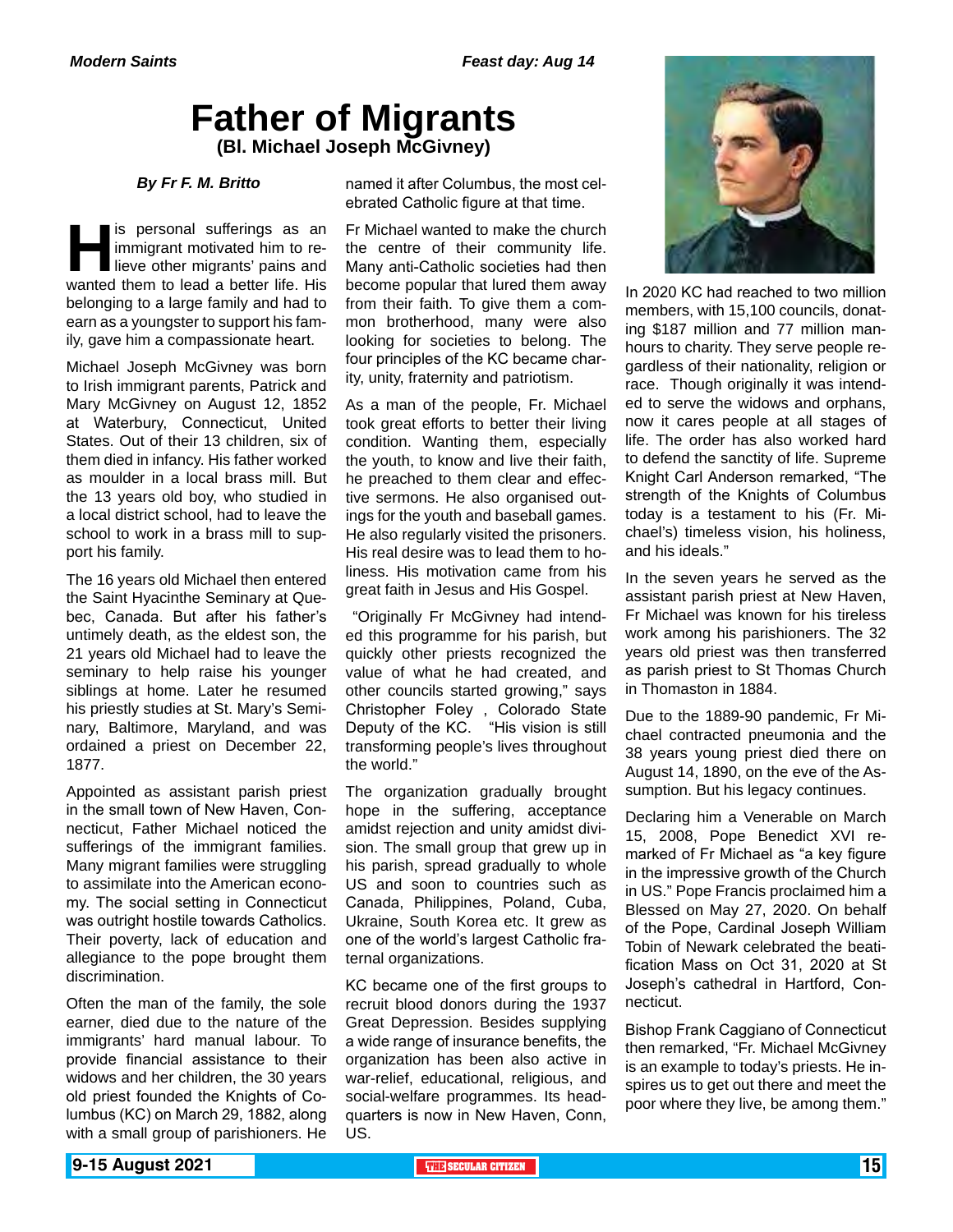# **Royal Christian Family MATRIMONIALS - GROOMS**

**7226. CANADA :** Canadian Citizen Mangalorean Roman Catholic Bachelor, (Born in August 1990), Ht. 5' 4", Wt. 59 kgs, Fair Complexion, Edn. M.Sc., in Environmental Science and in Energy Management postgraduate degrees from the University of Toronto. Working for a reputed company as Energy Management Analyst in Totonto. Contact email :

francisper@gmail.com

**7185. MUMBAI :** Goan Roman Catholic Bachelor, (Born in October 1984) Ht. 5' 10", Wt. 72 kgs, Wheatish Complexion, Edn. B.Com. working for Bank. Contact email :

shaun.neo00.outlook.com

**7052. MUMBAI :** Mangalorean Roman Catholic Bachelor, (Born in June 1977), Ht. 5' 6", Wt. 72 kgs, Wheatish Complexion, Edn. B.A., Retail Management, working as a General Manager. Contact email :

albert.pinto2006@gmail.com

**7050. LONAVLA :** Mangalorean Roman Catholic Bachelor, (Born in November 1985), Ht. 5' 9", Wt. 75 kgs, Fair Complexion, Edn. MBA., working. Contact email :

dsouza adrian@yahoo.co.in

**7049. CANADA :** Goan Roman Catholic Bachelor, (Born in June 1986), Ht. 5' 11", Wt. 85 kgs, Wheatish Complexion, Edn. BE (Computer), working in CANADA in a Non IT Field Seeks a working girl in Canada and holding a PR Visa. Contact email :

anniedrz@gmail.com

**7047. MUMBAI :** Goan Roman Catholic Bachaelor, (Born in November 1982), Ht. 5' 5", Wt. 65 kgs, Wheatish Complexion, Edn. B.Com., C.S. in Process, having family business. Contact email : mail.soj@gmail.com **7045. CANADA :** Mangaloren Roman Catholic Divorcee, (Born in September 1985), Ht. 5' 5", Wt. 68

#### **Important Notice**

Telephone no. of candidate will be printed only with the consent of members. For Tel. Nos. Please contact: +91- 9820473103 / 9820485389 or Email : royalchristianfamily@gmail.com

kgs, Wheatish Complexion, Edn.B.Sc., Hotel Management, having permanent Resident. Contact email : bmathias88@gmail.com

**7041. MUMBAI :** Goan Roman Catholic Bachelor, (Born in July 1985), Ht. 5' 7", Wt. 65 kgs, Wheatish Complexion, Edn. 10th Std., working as a Plant Operater. Contact email : ronnydsouza075@gmail.com

**7040. MUMBAI :** Goan Roman Catholic Bachelor, (Born in October 1991), Ht. 5' 5", Wt. 65 kgs, Fair Complexion, Edn. B.C.A., MBA Pursuing, working as a GIS Analyst in MNC. Contact email : ronaldpereira1210@gmail.com

**7039. MUMBAI :** Goan Roman Catholic Bachelor, Handicap - slight Scoliosis - taking treatment, spine slightly curved. (Born in September 1976), Ht. 5' 4", Wt. 45 kgs, Wheatish Complexion, Edn. B.A. Computer Prog. / Hair Designer, Having own business. Contact email :

reginarodrigues634@gmail.com

**7032. MUMBAI :** Mangalorean Roman Catholic Bachelor, (Born in November 1977), Ht. 5' 6", Wt. 72 kgs, Fair Complexion, Edn. Degree in Electronics and Telecommunications, working as Telecom Engineer. Contact email : franky54@rediffmail.com

**7031. MUMBAI :** Mangalorean Roman Catholic Bachelor, (Born in September 1985), Ht. 5' 7", Wt. 60 kgs, Wheatish Complexion, Edn. Undergraduate, IT Software, works at TCS. Contact email : josephavild@yahoo.co.in

**7028. ABUDHABI :** Mangalorean Roman Catholic Bachelor, (Born in September 1985), Ht. 5' 6", Wt. 65 kgs, Wheatish Complexion, Edn. Diploma in Mechancial Engineer, working as a Stores Officer in Shipping Company. Contact email

: pjmpraveen@gmail.com

**7025. MUMBAI :** Mangalorean Ro-

To Place Your Matrimonial Advertisement Call: +91 - 9820485389 or 9820473103 Check your email at least once a week.

Members are requested to inform us when they are settled, so that publication of their details can be discontinued.

man Catholic Bachelor, (Born in May 1992), Ht. 5' 8", Wt. 56 kgs, Fair Complexion, Edn. B.E. (IT), working as a Software Developer. Contact email : kevin92ster@gmail.com

**7024. MUMBAI :** Mangalorean Roman Catholic Bachelor, (Born in April 1980), Ht. 5' 9", Wt. 65 kgs, Wheatish Complexion, Edn. SSC / Diploma in Electricals, Having own Business. Contact email :

jeny22\_m@yahoo.co.in

**7019. MUMBAI :** Tamilian Roman Catholic Bachelor, (Born in June 1981), Ht. 5' 6", Wt. 60 kgs, Wheatish Complexion, Edn. B.Com., working as a Customer Services. Contact email : dasvinod1@gmail.com

**7018. MUMBAI :** Goan Roman Catholic Bachelor, (Born in October 1969), Ht. 5' 5", Wt. 80 kgs, Wheatish Complexion, Edn. SSC, Self employed. Contact Email :

fredrick.dsouza0110@gmail.com

**7112. MUMBAI :** Converted Roman Catholic Bachelor, (Born in October 1970), Ht. 5' 7", Wt.80 kgs, Fair Complexion, Edn. B.Com., & Masters in International Journalism (UK). Looking for a bride below the age of 42 years (below 40 - 42 years) who is willing to raise a family. Contact by email :

decemberwedding08@yahoo.com

**7144.** POONA: Goan RC Bachelor. (Born in October 1985) Ht. 5' 5", Wt. 60 kgs, Wheatish Complexion, Edn. Hotel Management Graduate, working as an Executive. Contact email : merrolmenezes@gmail.com

**7097. MUMBAI :** Mangalorean Roman Catholic Bachelor, (Born in October 1991), Ht. 5' 11", Wt. 97 kgs, WheatishComplexion, Edn. B.Com., working as Sr. Account Recievable in private company. Contact email : dsouzadonald11@gmail.com

**If not settled within a year, renew your membership atleast two months in advance to continue the service uninterrupted.**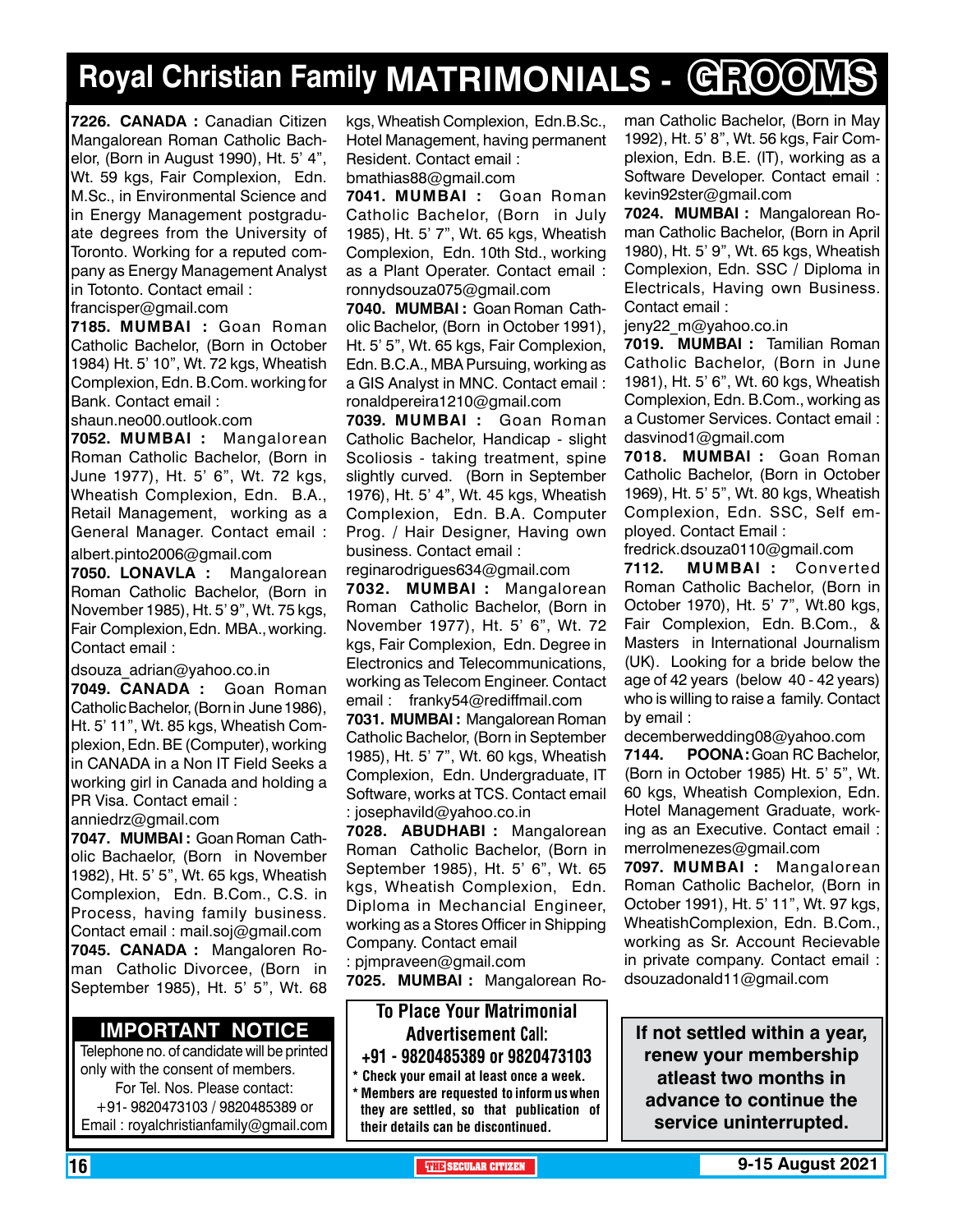# **Royal Christian Family MATRIMONIALS - BRIDES**

**7235. MUMBAI :** Goan Roman Catholic Spinster, (Born in September 1991), Ht. 5' 3", Wt. 100 kgs, Wheatish Complexion, Edn. M.Sc., Asst. Professor by profession. Contact email : joelhs18@gmail.com

**7234. MANGALORE :** Mangalorean Roman Catholic Spinster, (Born in November 1993), Ht. 5' 4", Wt. 60 kgs, Fair Complexion, Edn. MBBS, MD (ongoing), Doctor by profession. Contact email :

samaddy2013@gmail.com

**7214. MUMBAI :** Goan Roman Catholic Spinster, (Born in October 1986), Ht. 5' 4", Wt. 52 kgs, Fair Complexion, Edn. CA CFA Ms Finance M.Com., working as a Senior Manager. Contact email : frfernandes020@gmail.com

**7217. MUMBAI :** Mangalorean Roman Catholic Spinster, (Born in June 1995), Ht. 5' 4", Wt. 77 kgs, Wheatish Complexion, Edn. B.A., & Post Graduate Diploma in Event Management, working in an reputed Multinational Company. Contact email :

naseemdmello786@gmail.com

**7205. NEW DELHI :** Goan Roman Catholic Spinster, (Born in December 1996), Ht. 5' 3", Wt. 38 kgs, Wheatish Complexion, Edn. BDS, Bachelor in Dental Surgery, woking as a Dental Doctor in **PUNE**. Contact email : mariadcosta0505@gmail.com

**7215. MUMBAI :** Mangalorean Roman Catholic Spinster, (Born in November 1996), Ht. 5' 5", Wt. 54 kgs, Fair Complexion, Edn. BMS, CWM, pursuing CFA Level 2, working as a Operations Analyst in Limited Company. Contact email :

rachel.serrao96@gmail.com

**7197. MUMBAI :** Goan Roman Catholic Spinster, (Born in April 1995), Ht. 5' 1", Wt. 55 kgs, Wheatish Complexion, Edn. Graduate & pursuing MBA in Hotel and Tourism, working as a Travel Executive in Sharp

**Royal Christian Family Helps In Choosing The Right Life-Partner Serving Since 41 Years** Travel Private Limited. Contact email : joseph.monteiro84@yahoo.com, Mob. : 9869860580.

**7199. BANGALORE :** Mangalorean Roman Catholic Spinster, (Born in January 1990), Ht. 5' 2", Wt. 53 kgs, Fair Complexion, Edn. Master's in Mass Communications (NTU, Singapore) working as a Senior Manager of Corporate Communications in **SINGA-PORE**. Contact email :

mafern.2121@gmail.com

**7128. MUMBAI :** Affluent business family R.C. East Indian Spinster, (Born in 12-04-1988), Ht. 5' 2", very beautiful and pretty. Edn. MS General Surgeon, Doctor by profession. Contact email : drvd2019@gmail.com

**7182. MUMBAI :** Mangalorean Roman Catholic Spinster, (Born in October 1992), Ht. 5' 4", Wt. 72 kgs, Wheatish Complexion, Edn. B.Com., C.A., working as Asst. Manager in TATA Company. Contact : email : matrimonialp27@gmail.com

**7195. MUMBAI :** Goan Roman Catholic Spinster, (Born in May 1990), Ht. 5' 4", Wt. 57 kgs, Fair Complexion, Edn. M.Com., well settled. Contact email : melinda.522@gmail.com OR Mob.: 9820561036

**7160. MUMBAI :** Mangalorean Roman Catholic Spinster, (Born in September 1988), Ht. 5' 7", Fair Complexion, Edn. BMS, working as a Senior Merchandiser in a Global Retail Company in Dubai. Contact email : prislobo10@gmail.com

**7194. MUMBAI :** Goan Roman Catholic Spinster, (Born in July 1989), Ht. 5' 1", Wt. 55 kgs, Wheatish Complexion, Edn. M.B.A. (HR), HR by profession. Contact email : dsouza.elvina3@gmail.com

**7190. BANGALORE :** Tamilian Roman Catholic Spinster, (Born in January 1990), Ht. 5' 4", Wt. 65 kgs, Wheatish Complexion, Edn. B.E., Elec-

#### **Important Notice**

Telephone no. of candidate will be printed only with the consent of members. For Tel. Nos. Please contact: +91- 9820473103 / 9820485389 or Email : royalchristianfamily@gmail.com

tronics and communications, working as a Technical Specialist. Contact email : jmj.lionofjudah@gmail.com

**7186. MUMBAI :** Mangalorean Roman Catholic Spinster, (Born in July 1991), Ht. 5', Wt. 40 kgs, Fair Complexion, Edn. B.Sc., working for an MNC. Contact email : dyna911@gmail.com

**7193. MUMBAI :** East Indian Roman Catholic Spinster, (Born in August 1990), Ht. 5' 2", Wt. 50 kgs, Wheatish Complexion, Edn. B.A., M.A., B.Ed., working as a Teacher in **Dubai**. Contact email :

marina.rodrigues1954@gmail.com **7126. U.S.A. :** Mangalorean Roman Catholic Spinster, (Born in January 1992) from Mumbai, Ht. 5' 7", Wt. 60 kgs, Fair Complexion, Edn. B.E. (Computers) from Mumbai, M.S. (Information Systems) from US. Possesses H1B visa and is working as a Technical Analyst with an MNC in USA. Contact email :

wilfyjoy1315@gmail.com or call +91 98603 02527 / + 91 9970172527

**7179. MUMBAI :** Mangalorean Roman Catholic Spinster, (Born in May 1994), Ht. 5' 2", Wt. 45 kgs, Fair Complexion, Edn. Bachelor of Pharmacy, working in an MNC as a Project Lead. Contact email : lin.r80@yahoo.com **7177. PUNE :** Goan Roman Catholic

Spinster, (Born in September 1991), Ht. 5' 4", Wt. 60 kgs, Fair Complexion, Edn. Masters in Computer Applications. working for a Software MNC in Pune as a Tech Lead. Contact email : melitta88@gmail.com

**Registered members can publish their ad in all the 50 issues in a year for Rs. 8000 only.**

If you wish to publish your matrimonial classified advertisement in all the 50 issues in a year, you can do so for an amount of Rs. 8000 only.

### To Place Your Matrimonial Advertisement Call:

- +91 9820485389 or 9820473103
- \* Check your email at least once a week. Members are requested to inform us when they are settled, so that publication of their details can be discontinued.

**9-15 August 2021 THE SECULAR CITIZEN** 17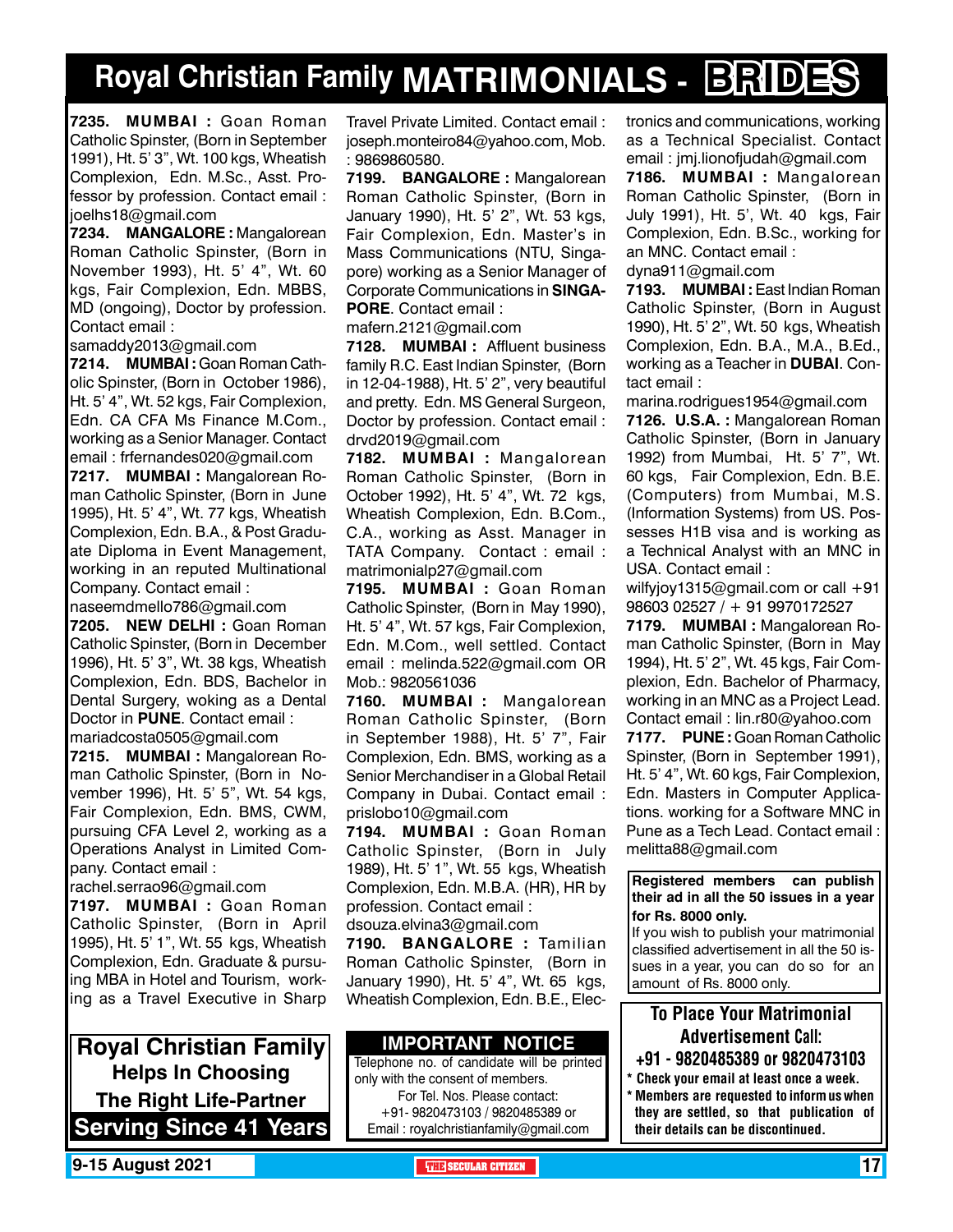# **Light of the World**

**Matthew 5:14-16 14"You are the light of the world. A town built on a hill cannot be hidden. 15Neither do people light a lamp and put it under a bowl. Instead they put it on its stand, and it gives light to everyone in the house. 16In the same way, let your light shine before others, that they may see your good deeds and glorify your Father in heaven."**

It's not easy to follow this precept as we are often mired in our own problems – real or perceived. We are often selfish and think of our own gratification. Yet we are called to go beyond our comfort zones in order to reach out to others.

Jesus spread light through action and words. The Sermon on the Mount is a

classic lesson on how we could spread light. Jesus literally brought light into the world of the blind when he healed them. He taught us how to be compassionate.

A friend recently sent me this beautiful Sufi parable which tells of the Sun and the Cave chang-*Fernandes*

ing places as the Sun had no concept of darkness and the Cave had never seen light. During its sojourn in the cave, the Sun's rays immediately lit up every nook and cranny of the cave and banished darkness.

The Sun's rays in the cave stand for spreading positivity and happiness no matter what one's circumstances are. In contrast the Cave reflects people who are full of negativity, irrational fears and unhappiness. During the course of our lives we may have the good fortune of coming across people whose main purpose of living seems to be the spreading of sunshine. They are truly an inspiration to us.

Baba Amte spread happiness by his work of rehabilitating and empowering leprosy patients. Mother Teresa dedicated her life to the uplift of the down-

trodden and brought a smile to dying destitute by treating them with love and dignity. Princess Diana had an unhappy childhood and marriage. She suffered from eating disorders and yet she was, according to the New York Times "a breath of fresh air." During her 1989 trip to New York, she spontaneously hugged a seven year old child suffering from AIDS – an action unthinkable in those days. She donned protective equipment and went across a landmine field in Angola, thus highlighting the need for clearing landmines all over the world.

There are many unsung individuals who spread cheer during these pandemic times. Doctors, nurses and the staff of hospitals, our police many of whom have lost their lives to Covid contracted during their work, those

who have distributed food parcels, and our gallant soldiers braving the icy winds and snow so that we are able to carry on with our lives.

"Thy loving kindness is sweeter than wine", goes the hymn. Ver-

ily there is a science behind "loving kindness". Research shows that practicing kindness with love has a profound effect on a person's attitude and health. The staff of Mayo Clinic, Rochester, USA conducted a study and put forth some simple ways of boosting our kindness quotient. "I've been searching for ways to heal myself, and I've found that kindness is the best way." – Lady Gaga

The first is Loving Kindness Meditation (LKM). Here the individual contemplates on warm, tender thoughts of a loved one. It was found that people who practiced LKM for as little as one hour a week felt "love, contentment and joy" during their interaction with others. They suffered less pain.

During these pandemic times, our movements are restricted. Yet there are ways to enhance our loving kindness by expressing appreciation of a

friend's achievement, help someone even in a small way, smile more often, forward humorous messages, phone someone who is recently bereaved or lonely, give financial help to NGOs who are arranging rations. If one is a good singer, perhaps one could record a song and send it to a friend. Kindness is contagious and there's nothing like spreading good cheer. My friend lives fairly close to a hospital. Whenever she hears an ambulance siren, she stops whatever she is doing and says a short prayer for the patient being rushed to hospital and his/her family.

There are several artistes who are spreading kindness by free performances on line. Doctors are providing valuable tips to take care of our health. Psychologists are using their knowledge to address the psychological needs of others. Magazines are being shared via the internet. Chefs are sharing recipes. We are grateful to these experts who are doing their bit during difficult times.

Another suggestion made by the staff of Mayo Clinic is to be consciously grateful, even for small pleasures. Researchers state that gratitude improves sleep, lessens fatigue and depression, and boosts confidence. For it is only when we are happy that we are able to spread happiness.

I remember that as a girl guide during my school days, we were instructed to do one good deed a day. Easier said than done! But it is never too late to start and the time to do so is NOW. Incidentally, acts of kindness are good for us for they release the feel good hormone Oxytocin.

I was struck by the wisdom of Jesus words to be the light of the world in our own little ways for we are not only helping others, but ourselves too. We could choose to be in the sunshine in the cave.

I conclude with the words of Barbara De Angelis. "Love and kindness are never wasted. They always make a difference. They bless the one who receives them, and they bless you, the giver."

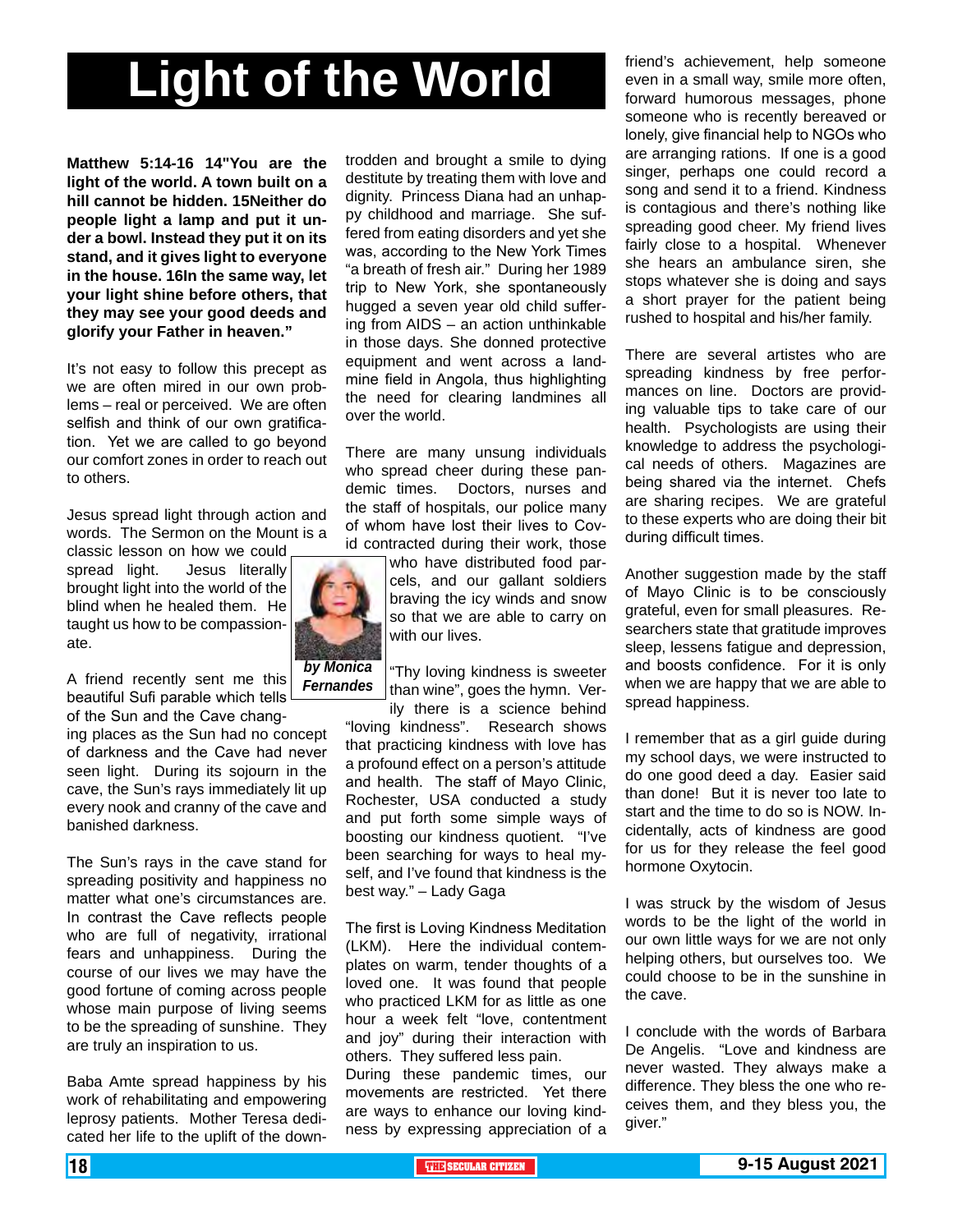# **Cherishing our Freedom**

#### **Life Threatening Coronavirus**

It's around a year & a half since the coronavirus first struck mankind. The virus has killed thousands & thousands of people across the world. Lakhs of people have lost their jobs, several business establishments have either downsized or closed down. Some have imposed salary cuts, also cut down on perks, incentives, etc. **A large number of people have fallen victim to COV-ID-19 and have passed away during the course of the year, devastating entire families.** The whole scenario seems very depressing.

#### **Is it here to stay?**

It seems as though the coronavirus is here to stay. In fact, the third wave is threatening to swallow the human race. Covid 19 has snatched away the freedom of so many people, so many of our loved ones, our near & dear ones. And we talk of Freedom? Oh what a feeling one gets when we utter the word. Freedom - such a nice word! And here we are, threatened by the coronavirus. Is the coronavirus here to destroy our peace?

#### **Loving Freedom**

Who does not love freedom? Surely, everybody does! Haven't you seen a little baby trying to wriggle itself out of the towel that he is wrapped in? How, little children want to be free to run around all over the place. How youngsters want the freedom to choose their friends, to



wear what they like, to do what they please. How, married couples want the freedom to live their lives, on their own terms.

#### **Free as the birds**

Look at the birds in the sky. How they love their freedom, flying around freely, knowing well that nobody can take their freedom away. Isn't that a lovely feeling? Oh yes, we envy them. **There is a nice song from the George Baker selection, called, Paloma Blanca which comes to mind at this moment.** I'd like to reproduce part of the song here below :

**When the sun shines on the mountain And the night is on the run It's a new day It's a new way And I fly up to the sun I can feel the morning sunlight I can smell the new-mown hay I can hear God's voice is calling For my golden sky light way Una paloma blanca I'm just a bird in the sky Una paloma blanca Over the mountains I fly**

**No one can take my freedom away**

#### **How free are you?**

Can we also say to ourselves, I'm just a bird in the sky, and that no one can take my freedom away? But, that is not the way it is. On a personal note, **at a certain event, there was a Karaoke singing competition, and me & my spouse signed up for the 'Duet' category.** The song - you guessed it! **Paloma Blanca,** one of our favourite songs, and we bagged the prize too! Little did I know however, that it would be her swansong, so to say - just a couple of months later, she flew away

> to her heavenly abode, succumbing to Covid. **Did she hear God's voice calling her,** I don't know. **No one can take my freedom away,** are the words in the song but Covid had its way, taking away my spouse's freedom. **She has travelled on her golden sky light way.** With her passing away, Covid seems to have taken away my freedom as

well. **As I look around me, I realise that Covid had indeed taken away not just the freedom of my spouse or my freedom, but of several others as well.** A number of friends & relatives have lost their spouses, their mothers & fathers, sisters & brothers. Covid has snatched away the freedom of many a loved one, our friends and dear & dear ones, quite a few known faces from the neighborhood. Covid-19 has snatched away freedom from thousands of our fellowmen. **What Freedom, then?**

#### **Celebrating Freedom**

Against this depressing scenario of

Covid wreaking havoc in the world, we are called to celebrate our country's independence Day - 15th of August, the day we gained freedom from foreign rule. A day when we should be rejoicing and celebrating our freedom. But that is not to be. Covid has put a lid on our social life putting an end to all celebrations, parties, events, etc.

**So what freedom are we talking about even as we celebrate our independence day on the 15th of August?** 

**And we ask ourselves, what Freedom? What celebration?**

#### **Our daily life disrupted**

Our daily life has been disrupted. Covid has stopped us from attending our place of work. Covid has taken away that excitement of attending school/ college students. Covid has restricted our morning or evening walks. Covid has robbed us of our entertainment time. Businesses have suffered, jobs have been lost. In general, Covid has robbed all sections of society of their freedom at different levels. With so many restrictions on our movement, can we still sing? **I'm just a bird in the sky and no one can take my freedom away.**

#### **What Freedom?**

So, where do we stand? We have our freedom but we cannot make use of that freedom. Our country gained freedom, we have our passports but we cannot travel freely to another country. The aircrafts can fly over the mountain but we cannot be in there. Where are we heading, we wonder. In the days, weeks, months, years to come, we now need to tread carefully. We cannot now take our freedom for granted. We need to be prepared, for we do not know when our freedom would be snatched away from us, from our loved ones. We need to ask ourselves, are we taking our freedom for granted?

I came across this quote which seems quite appropriate - **"It is easy to take liberty for granted, when you have never had it taken from you"**. So let's cherish our freedom before it is snatched away from us. **We would then not find ourselves saying, 'What Freedom?'**